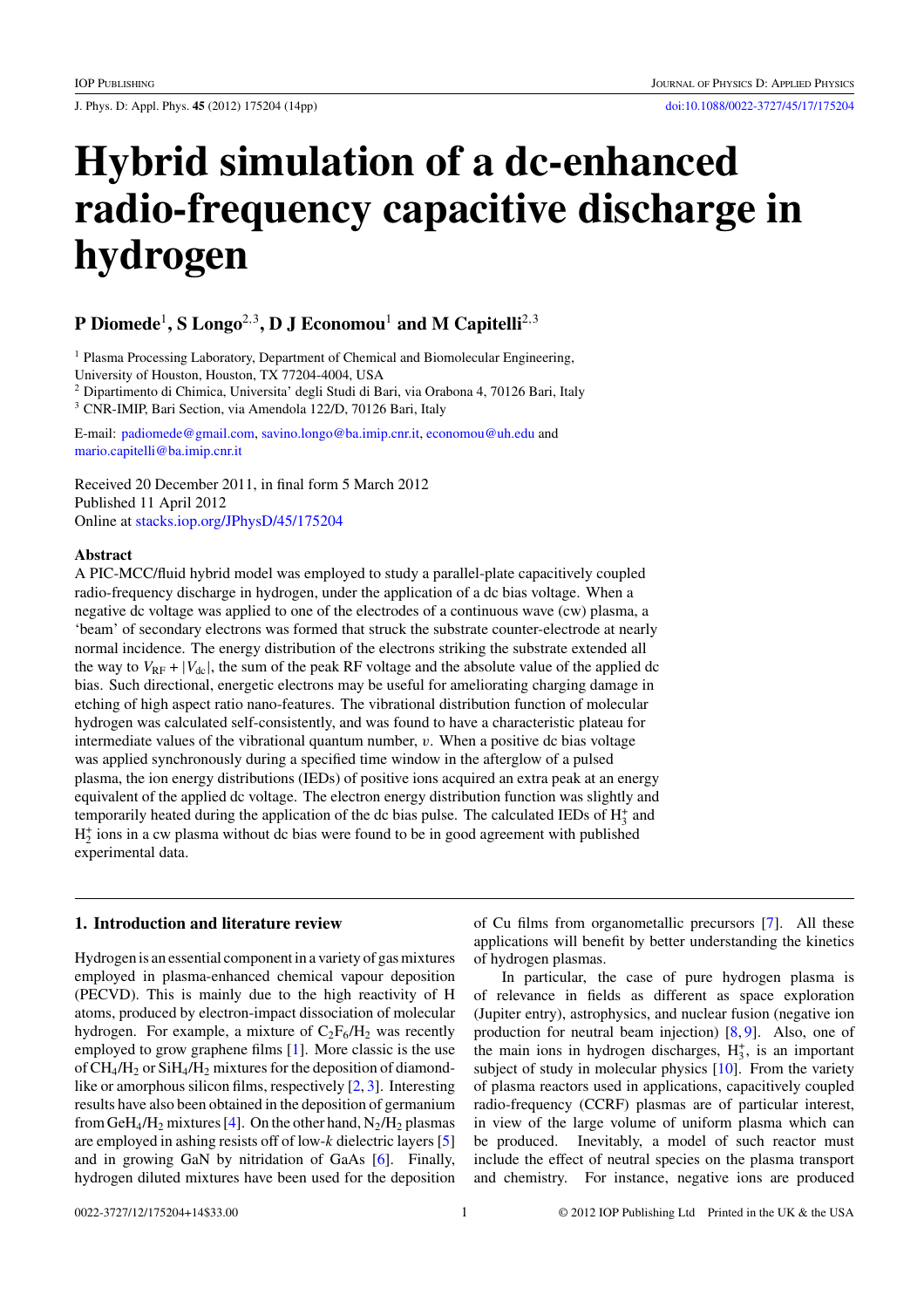by dissociative attachment of vibrationally excited hydrogen molecules [\[11\]](#page-11-0). Therefore, the vibrational distribution must be calculated self-consistently with the plasma transport and chemistry including the (generally non-Maxwellian) electron energy distribution function (EEDF).

From the modelling and simulation standpoints, discharges in  $H_2$  or its mixtures with other gases have been studied extensively. Early work focused on the development of plasma chemistry models  $[12-26]$  $[12-26]$ . Although most of these works assumed a spatially uniform plasma, they provided a detailed description of the vibrational distribution by coupling the two-term Boltzmann equation for the EEDF to a 'master' equation for the vibrational distribution function (VDF), and sometimes the population of electronically excited states of molecular species. Such chemical kinetics models played an important role in clarifying the hydrogen plasma chemistry, particularly by providing a quantitative account of the mechanisms of vibrational excitation, molecular dissociation, and ion production, but they were unable to account for the effects of space charge which are necessary in particular for a proper description of CCRF hydrogen discharges. As a result, models were developed coupling species transport and chemical reaction [\[7,](#page-11-0) [27–45\]](#page-12-0). These models varied in the type of formulation (kinetic, fluid or hybrid), the number of spatial dimensions, the degree of self-consistency, and the completeness of the chemical reaction scheme. The works of Longo *et al* [\[28,](#page-12-0) [30,](#page-12-0) [34,](#page-12-0) [35,](#page-12-0) [39,](#page-12-0) [43\]](#page-12-0) analysed the dynamics of charged particles using a 1D in space (3D in velocity) particle-in-cell code with Monte Carlo collisions (PIC-MCC), to follow the transport of electrons and ions subject to collisions with neutral species. The PIC-MCC code was self-consistently coupled to a reaction–diffusion (fluid) equation for the H atoms and the vibrationally excited molecular hydrogen, thus providing a more comprehensive description of low-pressure CCRF hydrogen discharges. Predictions of this hybrid model [\[35\]](#page-12-0) were compared with both experiments [\[36,](#page-12-0) [46\]](#page-12-0) and modelling results [\[33,](#page-12-0) [39\]](#page-12-0) by other authors. A 2D PIC-MCC simulation of CCRF hydrogen discharges was presented by Radouane *et al* [\[29\]](#page-12-0), to study geometry effects in asymmetric reactors (area ratio  $\neq$ 1), at pressures of ∼1 Torr. This work discussed 2D effects and showed comparisons with experimental measurements of the power density and the self-bias voltage. Another 2D PIC-MCC simulation was published by O'Connell *et al* [\[38\]](#page-12-0) to study ion energy distributions (IEDs) on the electrodes of a hydrogen capacitively coupled plasma (CCP). These last two models neglected the kinetics of neutral species. More recently, Sun *et al*[\[42\]](#page-12-0) developed a one-dimensional PIC-MCC model to investigate low pressure large-gap hydrogen capacitive discharges driven by combined radio-frequency and pulsed sources focusing on the evolution of the electron energy and density. This model, however, neglected the VDF, and considered only two positive ionic species, namely  $H^+$  and  $H_2^+$ , not accounting for  $H_3^+$ .

A 1D fluid model including only one ionic species,  $H_2^+$ , was developed by Fadlallah *et al* [\[37\]](#page-12-0) to study the sheath electric field oscillation and the ion kinetics in radio-frequency discharges, finding good agreement with experimental observations, despite the simplified ion kinetics.

This model was previously applied to study double layers forming in hydrogen CCPs [\[36\]](#page-12-0). A 1D fluid model including electrons,  $H_3^+$ ,  $H_2^+$ ,  $H^+$  but no negative ions or the VDF was developed by Lakshmanan and Gill [\[7\]](#page-11-0) to study Cu thin film deposition from a metalorganic precursor in the pressure range 0.5–10 Torr. The works of Novikova *et al* [\[31\]](#page-12-0) and Kalache *et al* [\[32\]](#page-12-0) used a 1D fluid formulation that solved the hydrodynamic equations for charged particles and Poisson's equation for the electric potential. The fluid code was coupled to a kinetic code that assumed a Boltzmann VDF. Despite this last limitation, the model could be used [\[32\]](#page-12-0) to discuss experimental measurements of H-atom and H−-ion densities. Recently, a kinetic description of the VDF was added to the model and a comparison with the PIC/MCC model by Longo *et al* was performed under controlled conditions [\[39\]](#page-12-0). This comparison showed that, to achieve better agreement with the PIC results, the fluid model needed to include an energy equation for ions, especially negative ions, and a calculation of the non-equilibrium EEDF. The work of Salabas *et al* [\[33\]](#page-12-0) described the dynamics of electrons and positive ions using a two-dimensional self-consistent fluid model with simplified chemistry that neglected vibrational excitation and dissociation (although these were included as loss terms in the electron kinetics module). The simulation results were compared with experimental measurements of the electron density, self-bias voltage, plasma potential and power deposition. The model was also applied to the study of dual frequency hydrogen CCPs [\[40\]](#page-12-0). A more detailed chemical kinetics was adopted in [\[41\]](#page-12-0) where the key role played by the wall recombination of H atoms was shown. Recently, Zhang *et al* [\[44,](#page-12-0) [45\]](#page-12-0) used a two-dimensional self-consistent fluid model coupled with the full set of Maxwell equations to investigate the phaseshift effect on the transient behaviour of electrodynamics and power deposition and on the radial uniformity of several plasma characteristics in a hydrogen CCP.

Discharges produced in other than CCP configurations have also been studied in view of their importance for different applications, generally emphasizing ion reactions and H-atom chemistry. For example, Hassouni *et al* [\[47\]](#page-12-0) developed a 2D multispecies fluid model for a microwave (MW) hydrogen discharge. Agreement with experimental measurements of several quantities was obtained, including  $H_2$ and H temperature versus pressure, H-atom concentration, H*<sup>α</sup>* intensity, and MW field. The relative importance of electronimpact and thermal dissociation channels was determined. Gordiets *et al* [\[24\]](#page-11-0) studied a travelling wave discharge by a selfconsistent model, finding good agreement with experimental results for macroscopic quantities. Méndez et al [\[48\]](#page-12-0) studied a low-pressure hydrogen dc plasma produced in a hollow cathode discharge by means of measurements and a zero-order kinetic model assuming a Maxwellian EEDF and identified the key physicochemical processes determining the plasma composition. Koemtzopoulos *et al* [\[49\]](#page-12-0) modelled a hydrogen plasma used for deposition of diamond. The EEDF was calculated with a Boltzmann solver based on the two-term approximation. The EEDF in a pure hydrogen plasma was not significantly different from that in a  $99\%H_2/1\%CH_4$  plasma used for diamond deposition.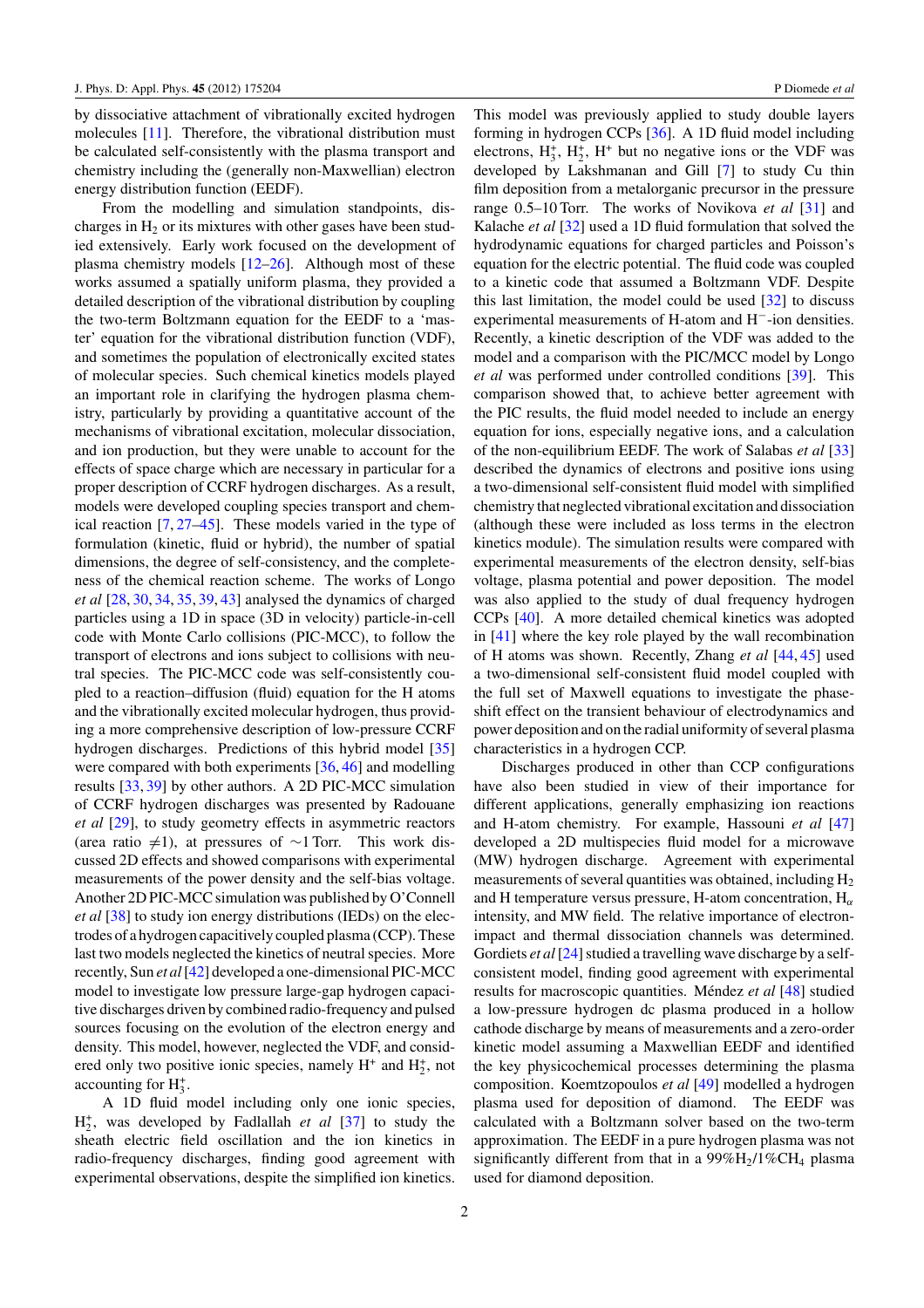Hydrogen plasmas for the production of negative ions have been studied in an attempt to establish the main production channels and optimize their operation. These models include semi-empirical [\[50,](#page-12-0) [51\]](#page-12-0), uniform plasma [\[8,](#page-11-0) [52\]](#page-12-0), fluid [\[53,](#page-12-0) [54\]](#page-12-0) and particle approaches [\[55\]](#page-12-0). Models of discharge mixtures where  $H_2$  is a component have also been developed. Amanur-Rehman *et al* [\[56\]](#page-12-0) employed a fluid model to investigate the effect of pressure on the distribution of H atoms, silylene and silyl radicals in hydrogen/silane discharges. Nienhuis *et al* [\[57\]](#page-12-0) and Yan and Goedheer [\[58\]](#page-12-0) studied a  $H_2/SiH_4$  discharge by a fluid model and compared results with experiments of partial pressures of silane, hydrogen, disilane, and the growth rate of amorphous silicon. Kushner [\[59\]](#page-12-0) modelled  $SiH_4/Si_2H_6/H_2/Ar$  plasmas by a chemical network with plasma quantities generated in a separate module. Bogaerts and co-workers applied particle models to study the effects of hydrogen addition (*<*10%) to a RF discharge in Ar [\[60,](#page-12-0) [61\]](#page-12-0). Recently, models of  $H_2/CH_4$  and  $H_2/C_2H_2$  plasmas were developed for studying carbon nanotube deposition [\[62\]](#page-12-0). It was found that  $H_2$  has an important effect on the charged particle density and the EEDF. Gordillo-Vázquez *et al* [\[63\]](#page-12-0) analysed the influence of the excitation frequency of the applied electric field on the EEDF and H-atom concentration near the deposited diamond films (substrate) and in the bulk of  $CH_4(\leqslant5\%)/H/H_2$  plasmas produced in RF and MW discharges through the solution of a stationary homogeneous electron Boltzmann equation and the solution of a kinetic model for the production and loss of H atoms. Hassouni *et al* [\[64\]](#page-12-0) reviewed modelling issues related to the design of MW cavity for diamond deposition that make use of hydrogen–methane plasmas and to the prediction of active species densities at the growing substrate surface. A two-dimensional fluid model was applied by Salabas *et al* [\[65\]](#page-12-0) to study plasmas in mixtures of hydrogen and silane. Simulation results yielded the effective electrical power coupled to the plasma, in good agreement with experimental measurements. An analysis of power deposition in a  $SiH<sub>4</sub>/H<sub>2</sub>$  discharge was performed by Perrin [\[66\]](#page-12-0) using a uniform model. Hjartarson *et al* [\[67\]](#page-12-0) and Kimura *et al* [\[68\]](#page-12-0) both applied a global model to study  $H_2/Ar$  discharges. In particular, Hjartason *et al* studied a cylindrical geometry in the  $1-100$  mTorr pressure range. They found that  $H_3^+$  is the main ion for Ar fraction in hydrogen *<*30%, and that ArH+ played a significant role in the H<sup>−</sup> chemistry. They confirmed the moderate electronegativity of  $H_2$  discharges (negative ion to electron density ratio ∼1 at 100 mTorr). Kimura *et al* studied hydrogen inductively coupled plasmas (ICP) and obtained the H-atom density in fair agreement with actinometric measurements. Lo and Hamaguchi [\[69\]](#page-12-0) and Donkó *et al* [\[70\]](#page-12-0) studied pulsed nanosecond high pressure hydrogen microdischarges using PIC/MCC. Under the highpressure conditions they assumed that the  $H_2^+$  ions were converted effectively to  $H_3^+$  and used a simplified chemistry with only one ionic species (i.e.  $H_3^+$ ).

Overall, fluid models are most useful at relatively high values of *pL* (*p* is pressure and *L* is characteristic plasma length) for which the computational cost of particle (e.g. PIC-MCC) simulations becomes very high. Kinetic simulations are particularly inefficient in cases involving slow chemical

reactions and trace species. However, fluid models cannot provide some important discharge quantities, such as the EEDF. It appears that hybrid models can merge the best qualities of the fluid and kinetic approaches, and are therefore preferable for problems for which the coupling of plasma and neutral species transport and chemistry is important. The hydrogen discharge is such a case.

In this paper, a combined RF/dc CCP in hydrogen was simulated. This configuration is receiving much attention due to the presence of high-energy directional electrons originating by particle bombardment of the dc electrode. Such electrons offer the possibility to tune the plasma density and temperature, or to alleviate charging problems in high aspect ratio features. Radmilovic-Radjenovic and Radjenovic [\[71\]](#page-12-0) performed a PIC/MCC simulation of an argon CCP source with cylindrical electrodes in order to study the dependence of the breakdown voltage on the product of gas pressure and electrode separation. Simulation results were compared with the experiments of Lisovskiy *et al* [\[72\]](#page-12-0). Kawamura *et al* [\[73,](#page-12-0) [74\]](#page-12-0) used an analytical model and a PIC/MCC simulation to study the features of RF and dc sheaths and secondary electrons in argon plasmas. Ventzek *et al* [\[75,](#page-12-0) [76\]](#page-12-0) used test particle Monte Carlo simulations to analyse the role of ballistic electrons in Ar and CF4 plasmas. Kushner and co-workers [\[77\]](#page-12-0) investigated, by means of a two-dimensional hybrid plasma equipment model, the flux of high-energy electrons on the substrate in single and dual frequency dc-augmented CCPs in argon. Wang and co-authors [\[78,](#page-12-0) [79\]](#page-12-0) simulated combined RF/dc CCPs in argon by means of particle and hybrid models.

From the experimental point of view, Xu *et al* [\[80\]](#page-12-0), measured the energy distribution of ballistic electrons in an Ar plasma, while Lisovskiy *et al* [\[72,](#page-12-0) [81,](#page-12-0) [82\]](#page-12-0) studied, by means of experiments and analytical models, the breakdown curves in several gases (e.g. Ar,  $CF_4$ , air and  $N_2$ ). In addition, studies of argon pulsed RF discharges with a dc bias applied in the afterglow have been reported, including particle simulations by Nam *et al* [\[83\]](#page-12-0) and Diomede *et al* [\[84\]](#page-12-0), as well as experimental measurements by Xu *et al* [\[85\]](#page-12-0) and Shin *et al* [\[86,](#page-12-0) [87\]](#page-12-0) aimed at obtaining tailored, nearly monoenergetic IED functions.

# **2. Description of the hybrid model**

The one-dimensional in space, three-dimensional in velocity (1D-3v), hydrogen discharge model has been described in detail elsewhere [\[35,](#page-12-0) [43\]](#page-12-0). The hybrid model couples self-consistently a particle-in-cell model with Monte Carlo collisions (PIC-MCC) for charged species (electrons,  $H^+, H_2^+,$ H+ <sup>3</sup> and H<sup>−</sup> ions), with a reaction–diffusion fluid model for neutrals (14 vibrational levels of the electronic ground state of H2, and H atoms). Noteworthy features of the PIC-MCC model are the rigorous inclusion of the thermal motion of neutrals in the statistical sampling to determine the ion/neutral collision frequency, and different particle weighting for different species, which allows accurate description of the collision frequency even for species with very low mole fraction.

For the results presented here, the PIC-MCC model was augmented to include anisotropic scattering in electron–H2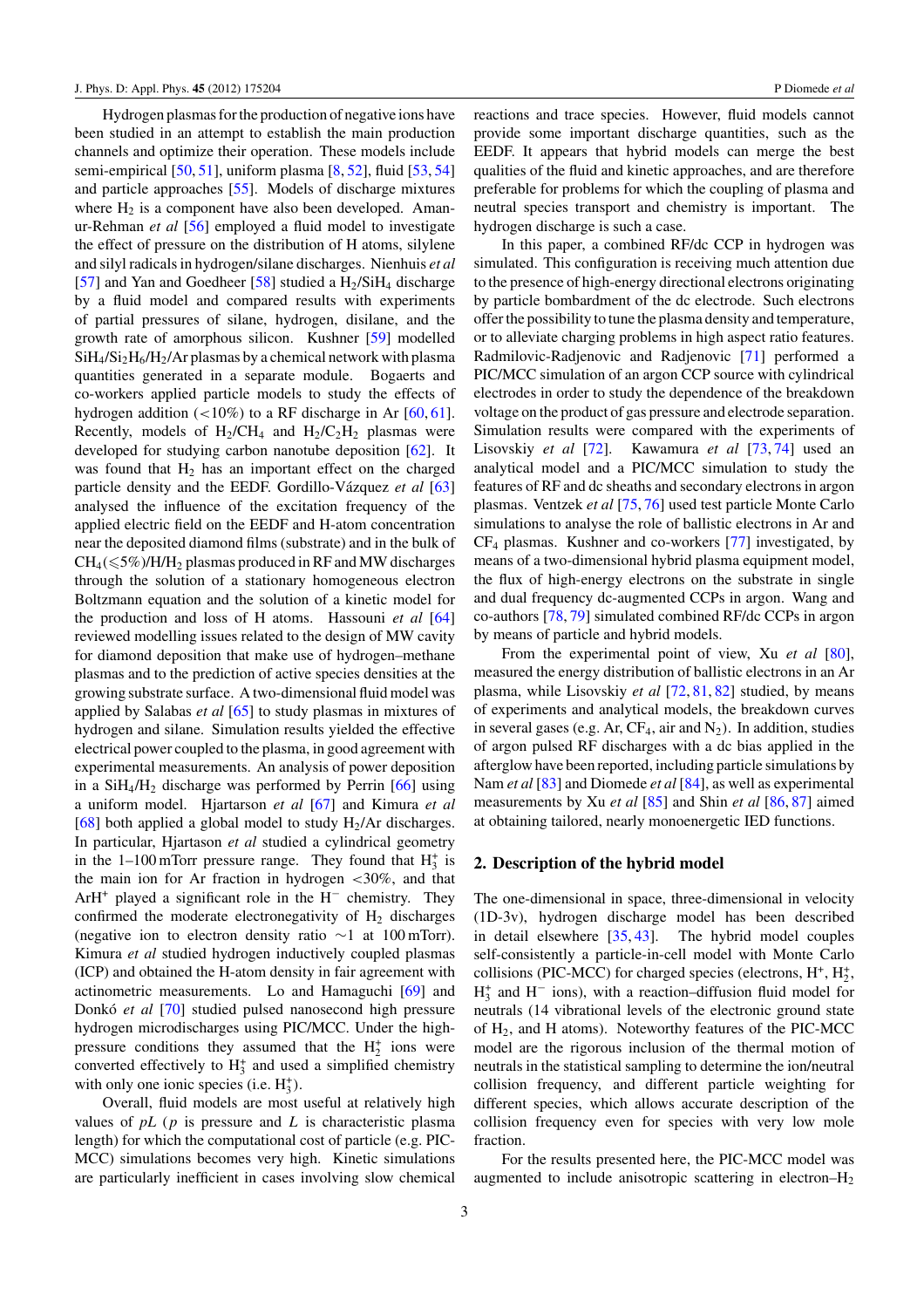elastic collisions, and more detailed description of secondary electron emission by ion impact on the electrodes. The scattering angles were given by equations (9) and (10) in [\[88\]](#page-12-0), while the electron velocity components after an electron– $H_2$  collision were calculated using equation (16) in [\[89\]](#page-12-0). The elastic cross section was taken from [\[90\]](#page-12-0). Regarding secondary electron emission by ion impact on the electrodes, the speed of the emitted electrons  $v_e$  was given by [\[91\]](#page-12-0)

$$
v_{\rm e} = \left(\frac{2\eta(\varepsilon_{\rm ion} - 2W)}{m_{\rm e}}\right)^{1/2},\tag{1}
$$

where  $\eta$  is a random number uniformly distributed in [0,1],  $m_e$ is the electron mass,  $\varepsilon$ <sub>ion</sub> is the bombarding species</sub> ionization energy (set equal to 15.4 eV), and *W* is the work function of the metal electrode (in this case 4.54 eV for tungsten, [\[92\]](#page-12-0)). The angular distribution and the starting distance from the electrode of the emitted electrons followed equations (5), (6) and  $(11)$  of  $[91]$ . Under the conditions of this study, the number density of  $H<sup>+</sup>$  was an order of magnitude less than that of  $H_2^+$  or  $H_3^+$ . Therefore, only the latter two ions were considered to generate secondary electrons by impacting the electrodes. The gas phase and surface chemistry employed in the model can be found in tables 1 and 2 of [\[35\]](#page-12-0). Two extra processes were included in this work, namely charge exchange between  $H^+$  and  $H$ , and charge exchange between H<sup>−</sup> and H. Cross sections for these collisions were taken from [\[93\]](#page-12-0).

The density of neutral species  $n_c$  was obtained by solving the 1D reaction–diffusion equation:

$$
\frac{\partial n_c(x,t)}{\partial t} - D_c \frac{\partial^2 n_c(x,t)}{\partial x^2} = \sum_r (v_{rc}' - v_{rc}) k_r \prod_q n_q^{v_{rq}} \qquad (2)
$$

where  $D_c$  is the diffusion coefficient of species *c*, and  $v_{rc}$ is the stoichiometric coefficient of the *c*th species in the *r*th elementary reaction. Primed ( $v'_{rc}$ ) and un-primed ( $v_{rc}$ ) stoichiometric coefficients refer to reaction products and reactants, respectively. For electron-impact reactions, the corresponding rate coefficient  $k_r$  was calculated through the EEDF, *f*e, as found from the PIC-MCC model,

$$
k_r(x,t) = \sqrt{\frac{2}{m_e}} \int_0^\infty \varepsilon f_e(\varepsilon, x, t) \sigma_r(\varepsilon) d\varepsilon \tag{3}
$$

where  $\sigma_r(\varepsilon)$  is the relevant cross section as a function of electron energy *ε*. The EEDF was normalized so that the local fraction of electrons with kinetic energy in the range  $(\varepsilon, \varepsilon + d\varepsilon)$  was given by  $\varepsilon^{1/2} f_{\varepsilon}(\varepsilon, x)$  d $\varepsilon$ . Wall reactions included in the fluid model were deactivation of vibrationally excited molecules (reaction probability  $\gamma$ <sup>V</sup>*y*) and recombination of H atoms (reaction probability γ<sub>H</sub>).

$$
H_2(X, v > 0) \xrightarrow{\text{surf.}} H_2(X, v = 0)
$$
  
\n
$$
H \xrightarrow{\text{surf.}} \frac{1}{2} H_2(X, v).
$$
 (4)



**Figure 1.** Schematic of a symmetric capacitive discharge driven by an RF power source on one electrode  $(x = 0)$  and a negative dc source on the other electrode  $(x = d)$ .

The respective boundary conditions were

$$
D_{\text{H}_2} \frac{\partial n_{\text{H}_2(v)}}{\partial \zeta} = \frac{\gamma_V}{4(1 - \gamma_V/2)} \cdot \left(\frac{8kT_g}{\pi m_{\text{H}_2}}\right)^{1/2} n_{\text{H}_2(v)}
$$

$$
-p(v) \frac{\gamma_H}{8(1 - \gamma_H/2)} \cdot \left(\frac{8kT_g}{\pi m_H}\right)^{1/2} n_H, \qquad v > 0 \qquad (5)
$$

$$
D_{\rm H} \frac{\partial n_{\rm H}}{\partial \zeta} = \frac{\gamma_{\rm H}}{4(1 - \gamma_{\rm H}/2)} \cdot \left(\frac{8kT_{\rm g}}{\pi m_{\rm H}}\right)^{1/2} n_{\rm H} \tag{6}
$$

where  $\zeta$  is the coordinate normal to the surface, directed towards the plasma,  $k$  is the Boltzmann constant,  $T_g$  is the gas temperature, and  $n_{\text{H}_2(v=0,\dots,14)}$  and  $n_{\text{H}}$  are the respective neutral species densities in the gas phase close to the surface. Here,  $p(v)$  is the probability that the *v*-level of the VDF is formed as a result of H-atom surface recombination. For the results shown in this paper  $p(v) = \delta_{v0}$  i.e. wall recombination resulted in molecules in the  $v = 0$  vibrational state. A different choice leads to a slightly more electronegative discharge and a higher population of high vibrational levels as shown in [\[34\]](#page-12-0).

# **3. Results and discussion**

#### *3.1. dc* + *RF capacitive discharge*

A parallel-plate RF discharge shown schematically in figure 1 was considered. The plates were assumed of large extent (compared with the interelectrode gap, *d*) so that a onedimensional treatment was applicable. The left electrode (at  $x = 0$ ) was powered by a continuous wave (cw) RF power supply, while the right electrode (at  $x = d$ ) was powered by a (negative) dc voltage source, also applied continuously. Operating conditions were  $d = 6$  cm, pressure  $p = 50$  mTorr, gas temperature  $T_{\text{gas}} = 300 \text{ K}$ , peak RF voltage  $V_{\text{RF}} = 300 \text{ V}$ , and RF frequency  $v_{RF} = 13.56 \text{ MHz}$ . The surface reaction probabilities were set to  $\gamma_{\text{sec}} = 0.1$  for the secondary electron emission by positive ion impact [\[94\]](#page-12-0),  $\gamma$ <sub>V</sub> = 0.02 for the vibrational deactivation of molecules (within the range of values reported by [\[13\]](#page-11-0)), and  $\gamma_H = 0.1$  for the H-atom recombination (within the range of values reported by [\[95\]](#page-12-0)).

Figure [2](#page-4-0) shows the number densities of electrons and ions as a function of position between the electrodes for different values of the applied dc voltage. The discharge is weakly electronegative, with the negative ion density at the discharge centre somewhat lower than the electron density. The discharge displays the classical structure of electronegative plasmas. Negative ions are 'squeezed' near the discharge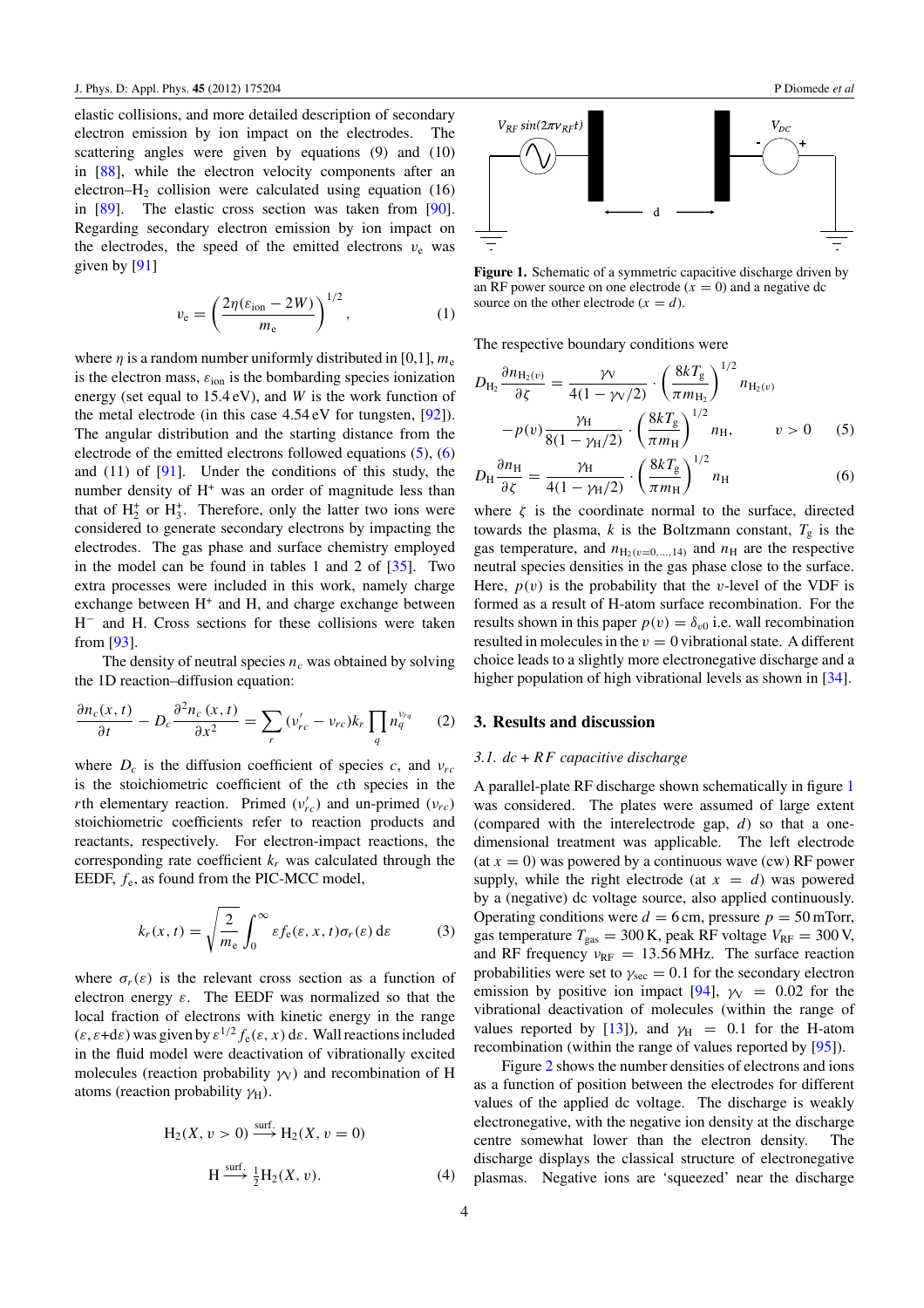<span id="page-4-0"></span>

**Figure 2.** Number densities of electrons and ions across the interelectrode gap, for different values of the applied dc voltage. Other conditions were  $d = 6$  cm,  $p = 50$  mTorr,  $T_{\text{gas}} = 300$  K,  $V_{\text{RF}} = 300$  V,  $v_{\text{RF}} = 13.56$  MHz,  $\gamma_{\text{sec}} = 0.1$ ,  $\gamma_{\text{V}} = 0.02$ ,  $\gamma_{\text{H}} = 0.1$ .

centre where the space (plasma) potential has the most positive value to form an electronegative core. The outer edges of the discharge are electropositive. With no dc bias applied (or with a weak dc bias of  $-50$  V) the discharge is symmetric (or nearly symmetric) around the central plane. Asymmetry develops for more negative values of the dc bias. An electron-free dc sheath is formed next to the dc-biased electrode (at  $x = 6$  cm). The sheath thickness increases as the dc voltage becomes more negative, repelling electrons away. As the dc voltage becomes more negative, the positive ion density in the dc sheath decreases slightly, and the negative ion density profile is squeezed further towards the central plane, while the bulk electron density decreases significantly. The decrease in the bulk plasma density at high negative dc bias is due to the reduction of the bulk plasma width, and the corresponding decrease of the volume where ionization occurs. In addition, a reduction of the width of the bulk plasma effectively reduces the positive ion diffusion length (ions from the bulk plasma diffuse to the sheath edge, and then are extracted rapidly by the strong sheath electric field), thus increasing the plasma losses, leading to lower plasma density [\[73,](#page-12-0) [74\]](#page-12-0). The charge densities and the thickness of the RF sheath (next to the electrode at  $x = 0$ ) are mostly unaffected by changes in the dc voltage on the opposite electrode.

In figure 3, the H-atom number density is plotted as a function of position between the electrodes for different values



**Figure 3.** H-atom number density across the interelectrode gap, for different values of the applied dc voltage. Other conditions were the same as in figure 2.

of the applied dc voltage. The atom density corresponds to only 0.1% of the neutral gas density, i.e. a very small degree of molecular dissociation. This is because of the low electron density (less than  $10^9$  cm<sup>-3</sup>). Wall consumption of H-atoms by surface recombination leads to a smaller number density near the electrodes. As the dc bias becomes more negative,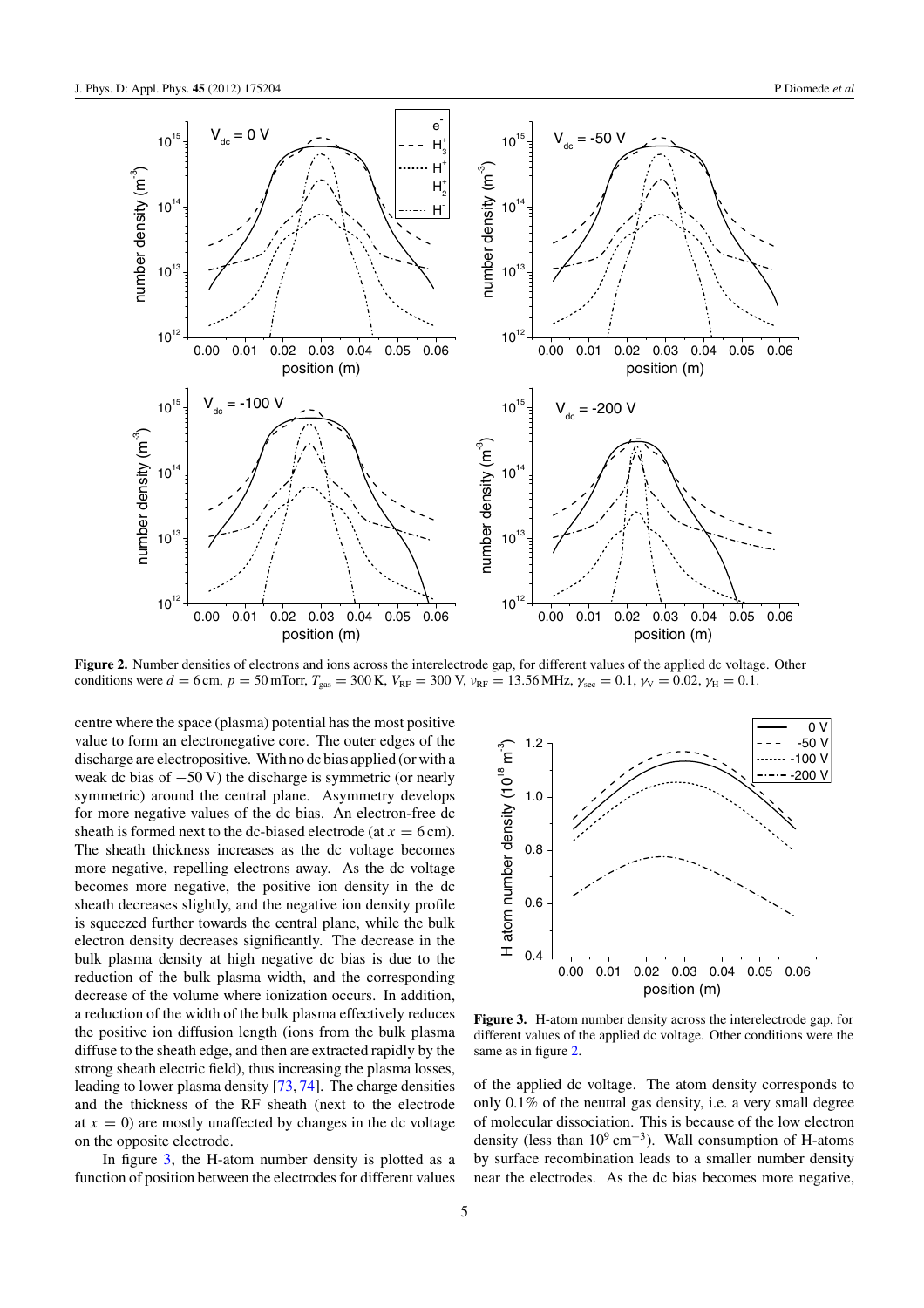<span id="page-5-0"></span>

**Figure 4.** Time-averaged electron kinetic energy across the interelectrode gap, for different values of the applied dc voltage. Other conditions were the same as in figure [2.](#page-4-0)

the H-atom density first increases, albeit only slightly, and then decreases. The initial slight increase of H-atom density is a reflection of a correspondingly small initial increase in electron density (not discernible in the log scale of figure [2\)](#page-4-0). The decrease in H-atom density at relatively large negative dc bias is due to the reduction of the plasma volume (where H atoms are produced mainly by dissociative excitation of molecular hydrogen), as well as the reduction of electron density.

The spatial profiles of the average electron kinetic energy  $\bar{\varepsilon}$  are shown in figure 4, again for different values of the dc voltage. The value of  $\bar{\varepsilon}$  generally increases with more negative voltage; slowly as the voltage changes from 0 to −50 V, and then to −100 V, and more rapidly as the voltage becomes −200 V. An exception is the RF sheath, where the average kinetic energy of electrons is nearly independent of the dc voltage. This shows that the RF voltage sustaining the discharge is, at least partially, decoupled from the dc voltage on the counter electrode. This, in turn, implies that there is no appreciable ionization introduced by secondary electrons produced on the dc-biased electrode. Indeed, the maximum ionization cross section (for electron energy  $\sim$ 70 eV) is  $\sim$ 10<sup>-16</sup> cm<sup>2</sup>, corresponding to a mean free path of 6 cm, equal to the interelectrode separation, under the present conditions (50 mTorr, 300 K). For a dc voltage of  $-200$  V the average kinetic energy of electrons in the dc sheath, as well as in the bulk plasma, is considerably higher compared with the rest of the cases. This is in part because, at high dc voltages, there is more significant acceleration of secondary electrons in the sheath of the dc electrode, as the inelastic collision mean free path is a decreasing function of energy, for electron energies above ∼70 eV [\[96\]](#page-13-0). Simulation predictions regarding the behaviour of the dc and RF sheaths, the electron energy, and the plasma density with varying dc voltage are in qualitative agreement with experimental measurements (in nitrogen discharges) [\[82\]](#page-12-0). In particular, in figure 2 of [\[82\]](#page-12-0) it is shown that, for dc voltages smaller than the RF voltage amplitude, the dc sheath width increases with the dc voltage, while the RF sheath width does not change. Moreover,



**Figure 5.** EED at the RF electrode for different values of the applied dc voltage. Other conditions were the same as in figure [2.](#page-4-0) The distribution functions have been normalized to have a maximum value of unity.



**Figure 6.** Electron angular distribution at the RF electrode for different values of the applied dc voltage. The incidence angle is with respect to normal on the substrate. Other conditions were the same as in figure [2.](#page-4-0) The distribution functions have been normalized to have a maximum value of unity.

figure 10 of [\[82\]](#page-12-0) shows the plasma density decreasing and the bulk electron temperature increasing with the application of a small dc bias to a pure RF discharge. Generally, the same behaviour was predicted in the present study (figures  $2$  and  $4$ ).

The energy and angular distributions of electrons bombarding the RF electrode (at  $x = 0$ ) are shown in figures 5 and 6, respectively, for different values of the applied dc voltage. The electron energy distribution (EED) extends to energies as high as  $|V_{dc}| + V_{RF}$ , the sum of the absolute value of the dc voltage and the peak RF voltage.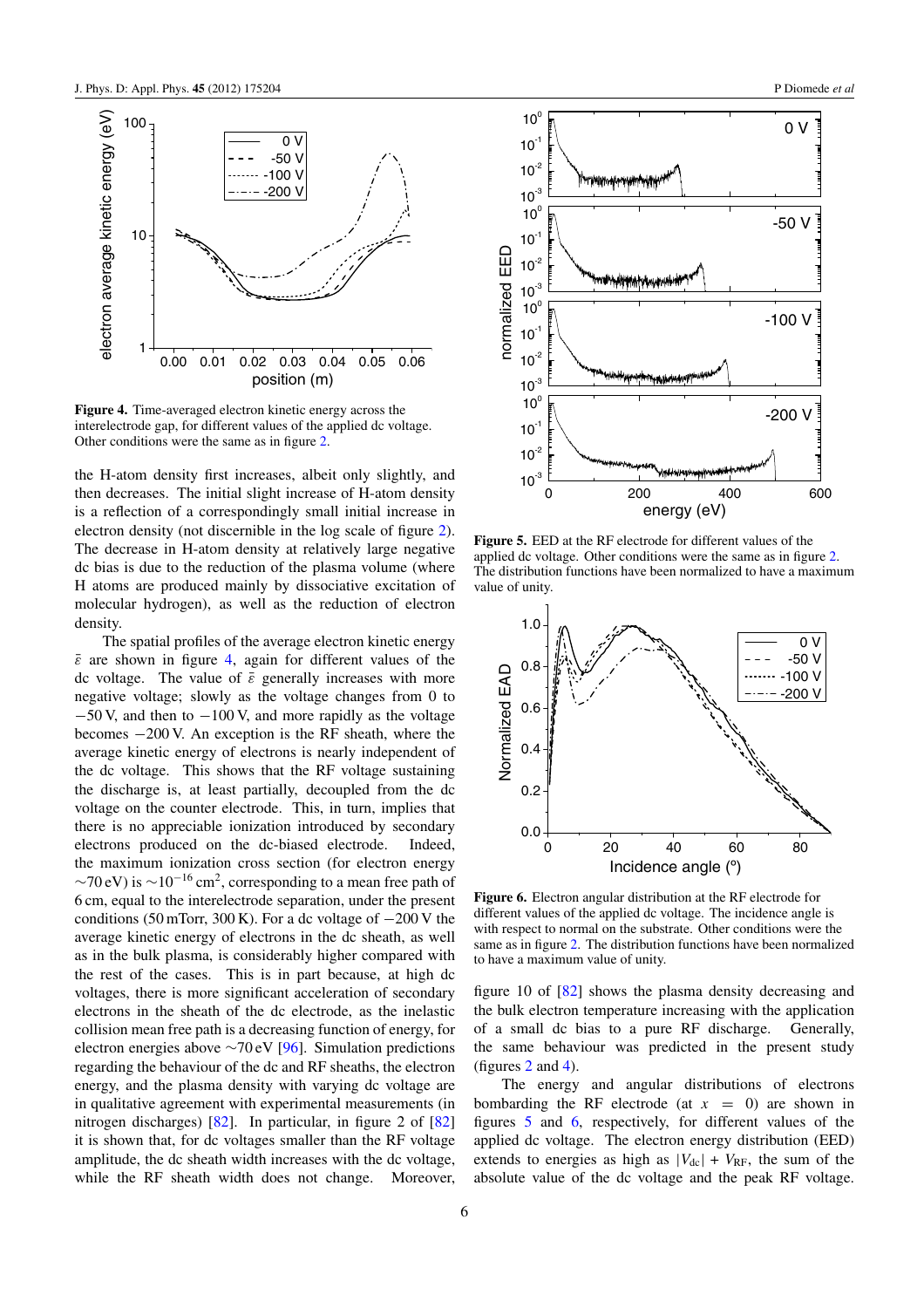<span id="page-6-0"></span>

**Figure 7.** VDF at the position of maximum ion density for different values of the applied dc voltage. Other conditions were the same as in figure [2.](#page-4-0)

An approximately bi-Maxwellian distribution is evident for energies up to ∼70 eV. The high-energy electrons originate at the dc-biased electrode by secondary electron emission due to ion bombardment. Such electrons accelerate in the dc sheath and enter the bulk plasma, much like a beam. Under favourable conditions, the electron beam keeps accelerating in the RF sheath as well, yielding electrons with energy  $|V_{dc}| + V_{RF}$  close to the maximum of the EED. Rare collisions with gas-phase species or unfavourable timing when entering the RF sheath (e.g. the RF sheath is expanding away from the electrode) can slow down these electrons, resulting in an energy continuum. It should be noted that very high-energy (hundreds of eV) electrons have a relatively small collision cross section. Even when they collide with gas-phase species, such electrons are more likely to be forward scattered forming a beam (sometimes called ballistic electrons [\[80\]](#page-12-0)). These beam electrons result in a rather sharp peak at low incidence angles superimposed on a wide angular distribution of electrons bombarding the RF electrode (figure [6\)](#page-5-0). The fact that this feature is indeed due to a beam of secondary electrons has been checked by disabling secondary electron emission by ion impact on the electrodes. The beam electrons become slightly more directed as the dc voltage becomes more negative. The low-energy part of the EED (figure [5\)](#page-5-0) consists of bulk thermal electrons, and trapped secondary electrons that have lost their energy in collisions with neutrals [\[73,](#page-12-0) [74\]](#page-12-0). Energetic, directional electrons may be beneficial in ameliorating differential charging (and the ensuing damage) of the bottom and sidewalls of nm-sized high aspect ratio (deep) features, during reactive ion etching in the presence of insulating films [\[77,](#page-12-0) [97\]](#page-13-0).

The population of the vibrationally excited states (figure 7) at the position of maximum ion density decreases somewhat with more negative dc bias following the decrease in the electron number density. The plateau in the VDF is because for intermediate values of  $v$ , the total production and loss rates of the corresponding vibrational states are almost independent of  $v$  [\[51\]](#page-12-0).



**Figure 8.** Schematic of a capacitively coupled pulsed plasma reactor. Radio-frequency power (during plasma ON) or a dc bias voltage (during part of the plasma OFF time) was applied to the upper electrode (boundary electrode), while the lower (substrate) electrode was grounded. Time-averaged IEDs were calculated on the substrate electrode.

# *3.2. Pulsed RF discharge with synchronous dc boundary voltage in the afterglow*

A pulsed RF discharge with synchronous dc bias in the afterglow was also simulated (figure 8). The plasma-sustaining RF power (applied to the top electrode) was square-wave modulated with a frequency of 10 kHz and a duty cycle of 50%. This resulted in 50  $\mu$ s of plasma ON (active glow) followed by  $50 \mu s$  of plasma OFF (afterglow), during each power modulation cycle. There was no dc *self-bias* developed during the active glow due to the symmetry of the discharge. Twenty  $\mu$ s into the afterglow (RF power OFF), a +50 V dc bias voltage (*boundary voltage*) was applied to the top electrode, to raise the plasma potential and expel positive ions out of the plasma. This dc pulse lasted until the end of the afterglow (figure 8, bottom). Other conditions of the hydrogen discharge were as before  $(d = 6 \text{ cm}, \text{ pressure } p = 50 \text{ m}$ Torr, gas temperature  $T_{\text{gas}} = 300 \text{ K}$ , peak RF voltage  $V_{\text{RF}} = 300 \text{ V}$ , and RF frequency  $v_{RF} = 13.56 \text{ MHz}$ .) Also, as before,  $\gamma_{sec} = 0.1$ ,  $\gamma_V = 0.02$ , and  $\gamma_H = 0.1$ .

For this set of operating conditions, a cw RF simulation was first run to reach a periodic steady-state. For 13.56 MHz power, this required ∼1000 RF cycles. The RF voltage was then turned OFF starting the afterglow. Application of the 50 V dc bias voltage commenced  $20 \mu s$  into the afterglow, until the end of the afterglow. For this time-dependent simulation, scaling of production and loss channels to speedup convergence of H<sup>−</sup> density (applied only for RF periodic steady-state simulations, [\[98\]](#page-13-0)) was disabled. The number density of the neutral species was updated every 100 PIC-MCC time steps. The plasma ON, plasma OFF, dc ON, dc OFF cycle was repeated ∼120 times to reach a periodic steady-state of the pulsed plasma, the main bottleneck being the slow convergence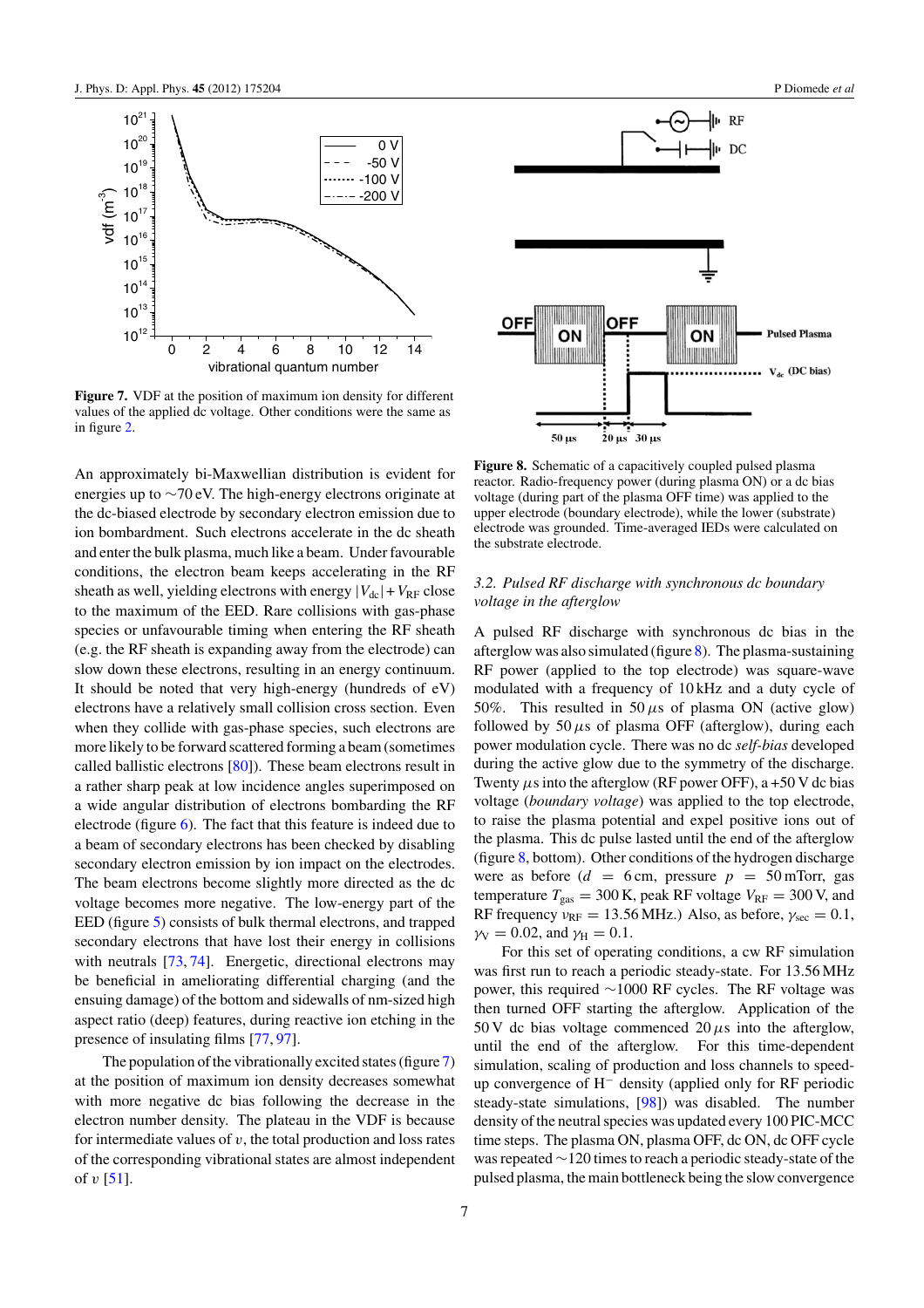<span id="page-7-0"></span>

**Figure 9.** Charged particle number densities and electron average kinetic energy as a function of time at the central plane  $(x = 3 \text{ cm})$  of a pulsed discharge. Top figures were calculated without any dc bias applied. Bottom figures were calculated with +50 V dc bias, applied 20*µ*s after the start of the afterglow (70  $\mu$ s after plasma turn-ON) until the end of the afterglow. Other conditions were  $d = 6$  cm,  $p = 50$  mTorr,  $T_{\text{gas}} = 300 \text{ K}$ ,  $V_{\text{RF}} = 300 \text{ V}$  (at  $v_{\text{RF}} = 13.56 \text{ MHz}$ ) for 50  $\mu$ s (plasma ON), followed by  $V_{\text{RF}} = 0 \text{ V}$  for 50  $\mu$ s (plasma OFF);  $\gamma_{\text{sec}} = 0.1$ ,  $\gamma_{\rm V} = 0.02, \gamma_{\rm H} = 0.1.$ 

of the neutral species and negative ion densities. IEDs were then collected on the substrate (grounded) electrode, similar to the case of an Ar CCP [\[84\]](#page-12-0).

Figure 9 shows the time evolution of the charged particle number densities and electron kinetic energy at the mid-plane of the discharge  $(x = 3 \text{ cm})$ . Results for a pulsed discharge without applying any dc bias in the afterglow are also shown for comparison. As the plasma turns ON at  $t = 0 \mu s$ , the charged species number densities increase approaching quasisteady-state values ∼20 *µ*s into the active glow. Under these conditions, the plasma is weakly electronegative and the main positive ion is H<sub>3</sub><sup>+</sup>. In the afterglow (commencing at  $t = 50 \,\mu s$ ) the charged species densities decay monotonically throughout the afterglow until  $t = 100 \,\mu s$ , when the plasma is turned ON again to repeat the cycle. The time evolution of the charged species densities does not change appreciably when a dc bias is applied in the afterglow (at  $t = 70 \,\mu s$ ), except for the electrons that decay a bit faster. The H<sup>−</sup> density is slightly higher with the bias ON due to 'squeezing' towards the centre of the negative ions by the rise in the plasma potential. The  $H_2^+$ ions disappear after about  $5 \mu s$  into the afterglow due to the rapid decay of  $T_e$  that quenches production of  $H_2^+$  by ionization of hydrogen molecules, and the fast reaction  $H_2^+$ + $H_2 \rightarrow H_3^+$ +H that consumes  $H_2^+$ .

The electron mean kinetic energy rapidly rises to a peak early in the active glow, only to reach a quasi-steadystate ∼10 *µ*s into the active glow. After plasma turn OFF, the electron energy plummets during the first few  $\mu$ s of the afterglow, but decays at a much slower rate later in the afterglow. Later in the afterglow, high threshold energy reactions are quenched. Electron energy decays mainly by diffusion cooling. When a dc bias is applied, temporary heating of the electrons is evident by a weak local peak in electron mean energy starting at 70*µ*s. This temporary heating is confirmed by examining (figure [10\)](#page-8-0) the time evolution of the electron energy probability function (EEPF). Temporary electron heating (albeit for a short time) results in extension of the tail of the distribution right after the application of the dc bias (right after 70 $\mu$ s). It is also noted that the EEPF changes from a non-Maxwellian distribution with a high-energy tail during the active glow to a seemingly bi-Maxwellian distribution with a cold tail during the afterglow.

The time evolution during a pulse of the density of the  $v = 11$  to  $v = 14$  vibrational levels of the ground electronic state of molecular hydrogen, at the discharge centre, is shown in figure [11.](#page-8-0) The density of the lower vibrational levels is hardly modulated by pulsing the plasma since the time constant of their loss is long compared with the pulse period. The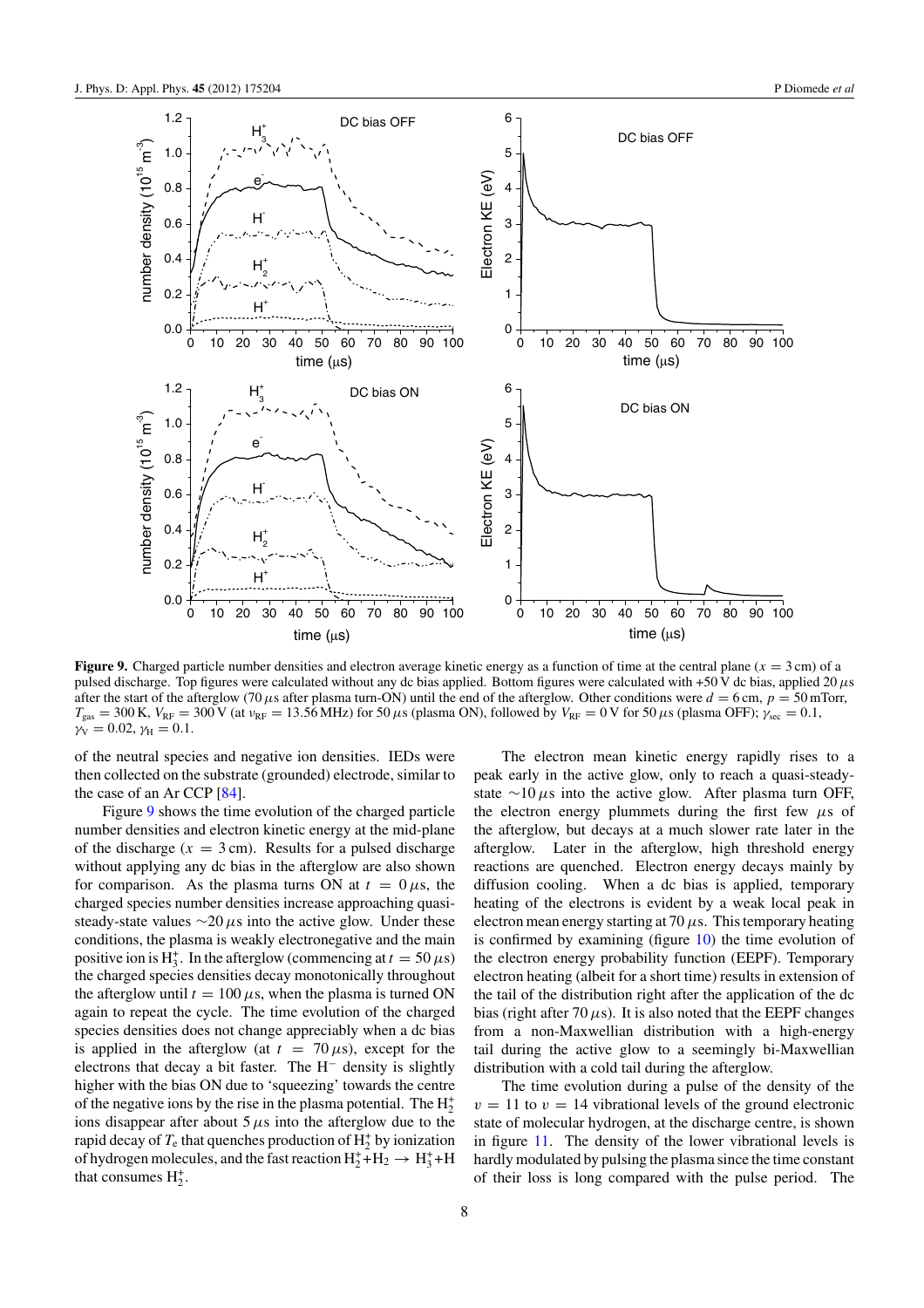<span id="page-8-0"></span>

**Figure 10.** EEPF at the discharge centre for selected times during a pulse, with +50 V dc bias applied 20  $\mu$ s after the start of the afterglow (70 $\mu$ s after the plasma is turned ON) until the end of the afterglow. Arrow shows temporarily heated EEPF, upon application of dc bias.



**Figure 11.** Time evolution of the density of the  $v = 11$  to  $v = 14$ vibrational levels (of the ground electronic state of molecular hydrogen) at the discharge central plane during a pulse, with +50 V dc bias applied 20  $\mu$ s after the start of the afterglow (70  $\mu$ s after the plasma is turned ON) until the end of the afterglow.

high vibrational levels of hydrogen molecules are populated by the so-called EV process which involves an electronic excited state as an intermediate. Since these processes have a high threshold, they are quenched shortly after the plasma is turned OFF. The vibrationally excited states are depopulated mostly by vibrational–translational energy exchange (VT process) involving  $H_2$  molecules and H atoms [\[34\]](#page-12-0). The rate coefficients of these processes increase dramatically with the vibrational quantum number. Therefore, the tail of the VDF is quickly quenched after plasma switch-off.

#### *3.3. Ion energy distributions*

The (time-averaged over an RF cycle) energy distributions of positive ions bombarding the electrode are shown first for a cw plasma without applied dc bias (figure [12\)](#page-9-0). H<sup>−</sup> negative ions are trapped by the ambipolar electric field and cannot reach the walls in a cw plasma. The  $H_3^+$  IED (figure  $12(a)$  $12(a)$ ) shows the classical bimodal structure [\[99\]](#page-13-0) centred around the average sheath potential (127 V), and a tail towards lower energies due to ion–neutral collisions. The bimodal structure results by ions entering the sheath in different phases of the RF cycle, experiencing a different accelerating potential, depending on when they entered the sheath. The predicted bimodal distribution, with a more intense peak at lower energy, is close to the experimental IED of [\[38\]](#page-12-0), obtained under similar conditions, reproduced here as figure [12\(](#page-9-0)*b*). The  $H^+$  distribution function (figure  $12(e)$  $12(e)$ ) also has a bimodal structure, but a wider energy spread, compared with  $H_3^+$ , due to the lower mass of  $H^+$ , yielding a shorter ion transit time. The ion transit time through the sheath can be estimated by  $\tau_i \approx 2\bar{s}/\sqrt{2e\bar{V}_s/m_i}$  [\[99\]](#page-13-0), where  $\bar{s}$  and  $\bar{V}$  are the time-averaged sheath thickness and sheath potential, respectively, and *m*<sup>i</sup> is the ion mass. This yields an ion transit time of 405 ns, 331 ns, and 234 ns, respectively, for  $H_3^+$ ,  $H_2^+$  and  $H^+$ , while the RF period is  $\tau_{RF} = 73.75$  ns. Therefore, the ratio  $\tau_i/\tau_{RF}$ is 5.5, 4.5, and 3.2, respectively for  $H_3^+$ ,  $H_2^+$  and  $H^+$ . The smaller the  $\tau_i/\tau_{RF}$  ratio, the wider the IED. The most structured IED is that of  $H_2^+$  ions (figure  $12(c)$  $12(c)$ ), which exhibits multiple peaks. These peaks can be explained by symmetric chargeexchange collisions [\[99–101\]](#page-13-0). In a charge-exchange collision, a fast ion and a thermal gas neutral turn into a fast neutral and a thermal gas ion. If such a collision takes place in the sheath, the newly created ion will experience only a fraction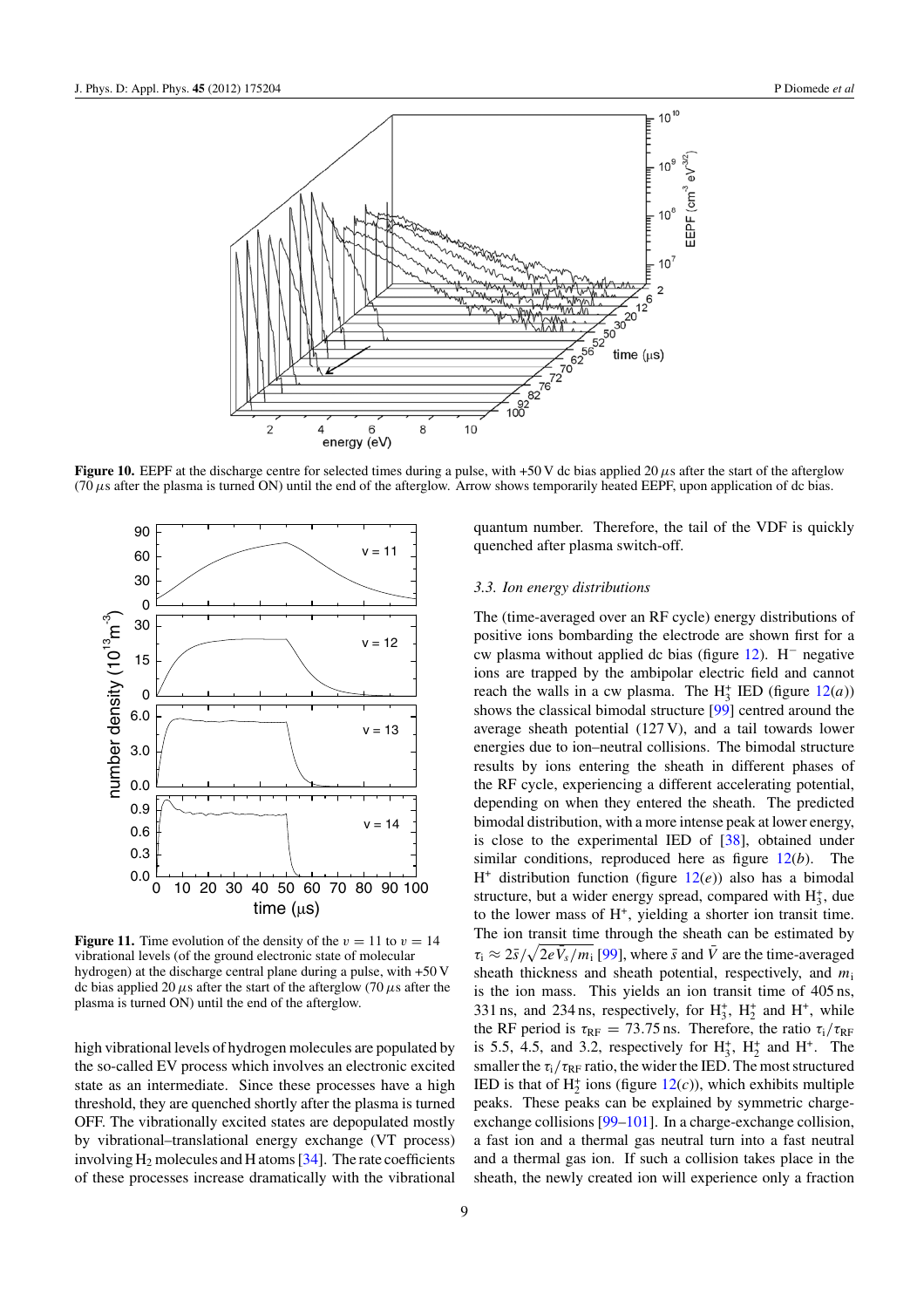<span id="page-9-0"></span>

**Figure 12.** Time-averaged (over an RF cycle) IEDs of  $H_3^*$ ,  $H_2^*$  and H<sup>+</sup> ions at the grounded electrode (figure [8\)](#page-6-0) of a cw discharge at 50 mTorr. (Other conditions were the same as in figure [2.](#page-4-0))  $(a)$  calculated H<sub>3</sub><sup>+</sup> IED;  $(b)$  experimental H<sub>3</sub><sup>+</sup> IED [\[38\]](#page-12-0);  $(c)$  calculated H<sub>2</sub><sup>+</sup> IED;  $(d)$ experimental H<sup>+</sup> <sup>2</sup> IED [\[38\]](#page-12-0); (*e*) calculated H<sup>+</sup> IED. Measured IEDs in a cw 13.56 MHz hydrogen discharge at 5 Pa (37.5 mTorr), 138 V sheath voltage and 5 cm gap, were reprinted with permission from *Physics of Plasmas*, AIP.

of the sheath voltage. The computed  $H_2^+$  IED is in good agreement with the experimental results of [\[38\]](#page-12-0), reproduced here as figure  $12(d)$ . The IED of  $H_3^+$  does not have extra peaks, because these ions cannot suffer symmetric charge-exchange collisions.

Figure [13](#page-10-0) shows the effect of lower pressure (20 mTorr) on the IEDs, again for a cw plasma without applied dc bias. It should be noted that, for 20 mTorr, the dominant ion is  $H_2^+$ , as confirmed by the experiments of [\[102\]](#page-13-0). This is due to the lower rate of conversion of  $H_2^+$  to  $H_3^+$  by the reaction

 $H_2^+$ + $H_2 \rightarrow H_3^+$ +H. When compared with 50 mTorr (figure 12), the  $H_3^+$  IED is similar, but the width of the bimodal feature is narrower due to a thicker sheath (smaller electron density and larger electron temperature), making the ion transit time longer. The sheath thickness was about 2.5 cm and 1.8 cm for 20 mTorr and 50 mTorr, respectively. The main bimodal feature of the H<sup>+</sup> IED is also shrunk, again due to the thicker sheath. However, more low-energy peaks appear in the  $H_2^+$  and  $H^+$  distributions, again due to charge-exchange collisions. The peaks on top of the continuum in the low-energy part of the IED are due to ions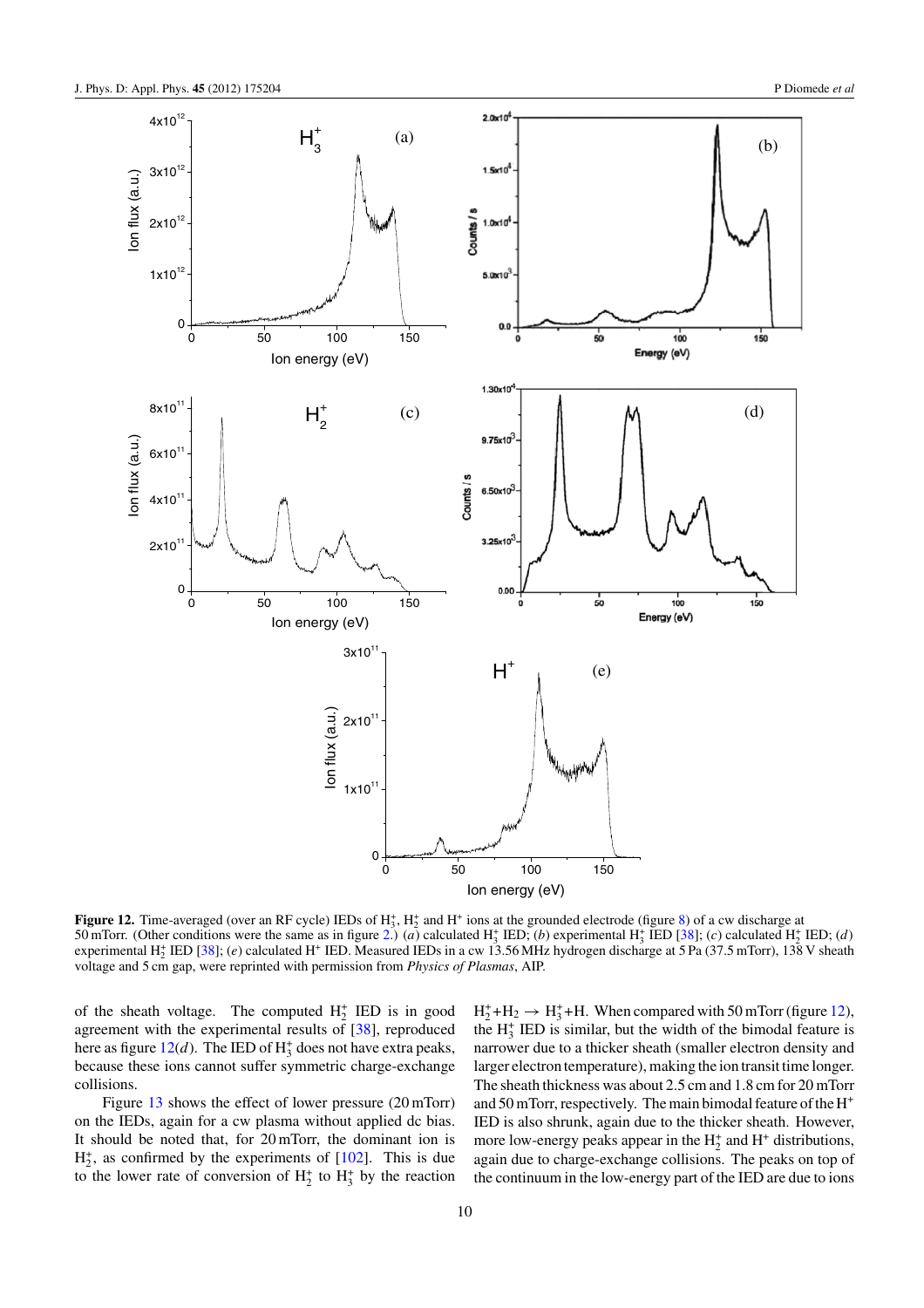<span id="page-10-0"></span>



created in collisions within the sheath during the time interval when the sheath electric field collapses [\[99–101\]](#page-13-0).

When a 50 mTorr plasma is pulsed, and a dc bias is applied during part of the afterglow, the IED originating from the power ON fraction of the cycle is retained (figure 14). However, for H<sup>+</sup> and H<sup>+</sup> <sup>3</sup> , a new peak appears at very low energies, *<*2 eV, corresponding to ions bombarding the substrate during the afterglow, but before application of the dc bias. After the plasma is turned OFF, the sheath potential collapses within a few microseconds, yielding very low ion bombardment energy during the early afterglow. In each case, the resulting IED has a new distinct peak around 50 eV, corresponding to the dc bias





 $2x10^{12}$ 

 $3x10^{12}$ 

Ion flux (a.u.)

lon flux (a.u.)

4x10

 $5x10^{12}$ 

**Figure 14.** Calculated IEDs of  $H_3^*$ ,  $H_2^*$  and  $H^*$  at the grounded electrode (figure [8\)](#page-6-0) in a pulsed discharge. The IEDs were time-averaged over a pulse, after the periodic steady-state was achieved. Conditions were 50 mTorr pressure and +50 V dc bias, applied 20  $\mu$ s after the start of the afterglow, until the end of the afterglow.

voltage, superimposed on the IED of the cw plasma case. The peak broadening is due to the decay of the plasma potential during the time window over which the dc bias is applied, and also due to ion–neutral collisions. The  $H_2^+$  IED is unaffected by pulsing the plasma or applying a dc bias, since this ion is mostly absent during the afterglow (see figure [9\)](#page-7-0). It should be mentioned that all IEDs in figure 14 were time-averaged over a pulsed plasma cycle.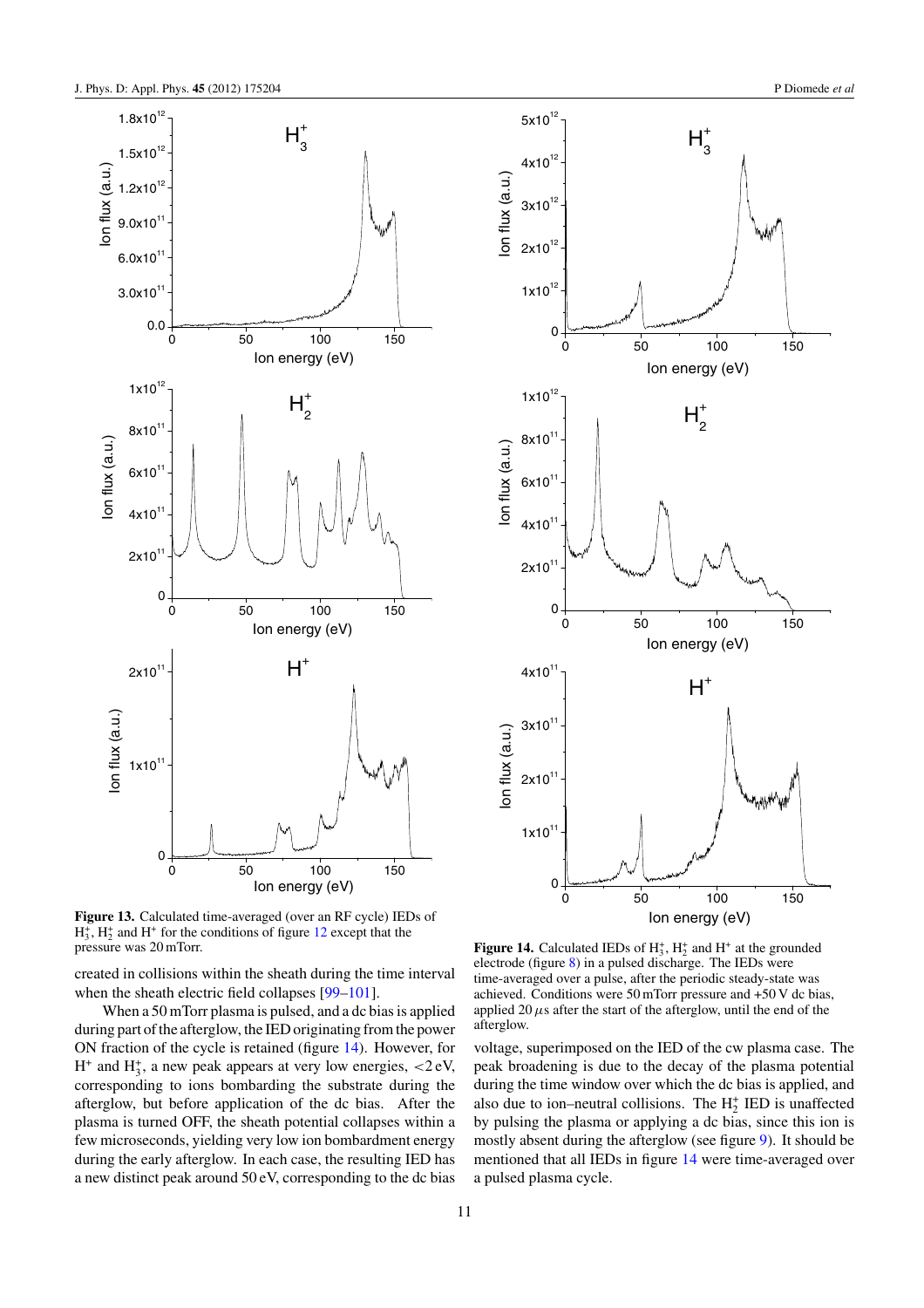## <span id="page-11-0"></span>**4. Summary and conclusions**

A 1D self-consistent hybrid PIC-MCC/fluid model was employed to study a radio-frequency (RF) parallel-plate capacitively coupled hydrogen discharge under the influence of an externally applied dc bias voltage. Two cases were examined: (a) continuous wave (cw) plasma with a negative dc voltage applied continuously, and (b) pulsed plasma with a positive dc voltage applied synchronously during a specified time window in the afterglow. Under the conditions studied, the hydrogen discharge was moderately electronegative, with the H<sup>−</sup> ion density somewhat lower than the electron density. The vibrational distribution function (VDF) of molecular hydrogen exhibited a characteristic plateau for intermediate values of  $v = 3$  to  $v = 7$ . The mole fraction of H atoms, resulting mainly by dissociation of H2, was very low (∼0*.*1%) due to the low electron density  $(\sim 10^{9} \text{ cm}^{-3})$ . At the pressures of 50 mTorr and 20 mTorr, the main positive ions were found to be  $H_3^+$  and  $H_2^+$ , respectively.

When a negative dc voltage was applied to a cw plasma (case a), secondary electrons emitted from the dc electrode accelerated in the sheath over that electrode, and entered the bulk plasma. A fraction of these energetic electrons struck the substrate counter-electrode at near normal incidence. The directionality of the electron 'beam' was improved as the dc voltage was made more negative. The electrons striking the substrate had energy as high as  $(V_{RF} + |V_{dc}|)$ , the sum of the peak RF voltage and the absolute value of the dc voltage. Such directional, energetic electrons may alleviate charging problems in plasma processing of high aspect ratio nanofeatures on the substrate. When the dc voltage was applied, the bulk electron density was slightly increased at first (from no bias to −50 V), only to decrease monotonically for more negative voltages. This was attributed to the reduction of the width of the bulk plasma region under the influence of a sufficiently negative dc bias. The sheath over the RF electrode was almost independent of the value of the dc voltage applied, within the range examined (0 to  $-200$  V). The  $H_3^+$  and  $H_2^+$  ion energy distributions (IEDs) on the substrate electrode were found to be in good agreement with published experimental data for a cw plasma without applied dc bias.

When a positive dc voltage was applied synchronously in part of the afterglow of a pulsed plasma (case b), the time evolution of the electron, positive ion and negative ion densities was influenced only slightly. The electron energy probability function (EEPF) was temporarily heated at the moment of the application of the dc bias, resulting in a slight and temporary increase in the average electron kinetic energy. The density of the vibrational states with high  $v$  ( $v = 11$  to  $v = 14$ ) was deeply modulated under the 10 kHz (50% duty cycle) pulsed plasma frequency. In contrast to  $H_3^+$ , the IEDs of  $H_2^+$ and H+ were decorated with multiple peaks due to symmetric charge-exchange collisions with  $H_2$  molecules and H atoms, respectively. A distinct peak at the value of the applied bias voltage appeared in the IEDs of  $H_3^+$  and  $H^+$  compared with the case of no applied bias. The IED of  $H_2^+$  was the same under cw or pulsed plasma conditions, since the  $H_2^+$  ion was quickly eliminated in the early afterglow by converting to  $H_3^+$ .

The present model does not account for secondary electrons emitted by electron impact on the electrodes. This can be important, especially on electrodes with large value of the corresponding emission coefficient  $[80]$ , and it is the subject of continuing investigations.

### **Acknowledgments**

PD and DJE are grateful to the Department of Energy, Office of Fusion Energy Science, contract DE-SC0001939, the National Science Foundation grant CBET 0903426, and the Department of Energy grant DE-SC0000881 for financial support of this work. SL and MC acknowledge partial support from MIUR grant ex-60% 2010 Universita' di Bari.

## **References**

- [1] Hiramatsu M, Shiji K, Amano H and Hori M 2004 *Appl. Phys. Lett.* **84** [4708](http://dx.doi.org/10.1063/1.1762702)
- [2] May P W, Harvey J N, Smith J A and Mankelevich Yu A 2006 *J. Appl. Phys.* **99** [104907](http://dx.doi.org/10.1063/1.2195347)
- [3] Park Y-B, Li X, Rhee S-W and Park D-W 1999 *J. Phys. D: Appl. Phys.* **32** [1955](http://dx.doi.org/10.1088/0022-3727/32/16/302)
- [4] Sakata T, Makihara K, Deki H, Higashi S and Miyazaki S 2007 *Mater. Sci. Forum* **[561–565](http://dx.doi.org/10.4028/www.scientific.net/MSF.561-565.1209)** 1209
- [5] Morikawa Y *et al* 2001 *J. Vac. Sci. Technol.* A **19** [1747](http://dx.doi.org/10.1116/1.1355362)
- [6] Losurdo M *et al* 1999 *J. Vac. Sci. Technol.* A **17** [2194](http://dx.doi.org/10.1116/1.581747)
- [7] Lakshmanan S K and Gill W N 1999 *Thin Solid Films* **[338](http://dx.doi.org/10.1016/S0040-6090(98)00958-4)** 24
- [8] Capitelli M *et al* 2006 *Nucl. Fusion* **46** [S260–74](http://dx.doi.org/10.1088/0029-5515/46/6/S06)
- [9] Franzen P, Schiesko L, Fröschle M, Wünderlich D, Fantz U and the NNBI Team 2011 *Plasma Phys. Control. Fusion* **53** [115006](http://dx.doi.org/10.1088/0741-3335/53/11/115006)
- [10] Oka K 1983 The H<sup>+</sup> <sup>3</sup> ion *Molecular Ions, Spectroscopy. Structure and Chemistry* ed T A Miller and V E Bondybey (Amsterdam: North Holland)
- [11] Bacal M 2006 *Nucl. Fusion* **46** [S250–9](http://dx.doi.org/10.1088/0029-5515/46/6/S05)
- [12] Cacciatore M, Capitelli M and Dilonardo M 1978 *Chem. Phys.* **34** [193](http://dx.doi.org/10.1016/0301-0104(78)80035-4)
- [13] Gorse C, Capitelli M, Bretagne J and Bacal M 1985 *Chem. Phys.* **[93](http://dx.doi.org/10.1016/0301-0104(85)85044-8)** 1
- [14] Capitelli M (ed) 1986 *Nonequilibrium Vibrational Kinetics* (*Topics in Current Physics*) (Berlin: Springer)
- [15] Gorse C, Capitelli M, Bacal M, Bretagne J and Laganà A 1987 *Chem. Phys.* **[117](http://dx.doi.org/10.1016/0301-0104(87)80120-9)** 177
- [16] Loureiro J and Ferreira C M 1989 *J. Phys. D: Appl. Phys.* **22** [1680](http://dx.doi.org/10.1088/0022-3727/22/11/017)
- [17] Celiberto R, Capitelli M and Cacciatore M 1990 *Chem. Phys.* **[140](http://dx.doi.org/10.1016/0301-0104(90)87003-T)** 209
- [18] Gorse C, Celiberto R, Cacciatore M, Laganà A and Capitelli M 1992 *Chem. Phys.* **[161](http://dx.doi.org/10.1016/0301-0104(92)80188-2)** 211
- [19] Garscadden A and Napgal R 1995 *Plasma Sources Sci. Technol.* **4** [268](http://dx.doi.org/10.1088/0963-0252/4/2/011)
- [20] Amorim J, Loureiro J, Baravian G and Touzeau M 1997 *J. Appl. Phys.* **82** [2795](http://dx.doi.org/10.1063/1.366110)
- [21] Gordiets B F, Ferreira C M, Pinheiro M J and Ricard A 1998 *Plasma Sources Sci. Technol.* **7** [363](http://dx.doi.org/10.1088/0963-0252/7/3/015)
- [22] Loureiro J and Amorim J 1998 *Chem. Phys.* **[232](http://dx.doi.org/10.1016/S0301-0104(98)00088-3)** 141
- [23] Hassouni K, Gicquel A, Capitelli M and Loureiro J 1999 *Plasma Sources Sci. Technol.* **8** [494](http://dx.doi.org/10.1088/0963-0252/8/3/320)
- [24] Gordiets B, Pinheiro M, Tatarova E, Dias F M, Ferreira C M and Ricard A 2000 *Plasma Sources Sci. Technol.* **9** [295](http://dx.doi.org/10.1088/0963-0252/9/3/307)
- [25] Amorim J, Loureiro J and Schram D 2001 *Chem. Phys. Lett.* **[346](http://dx.doi.org/10.1016/S0009-2614(01)00977-0)** 443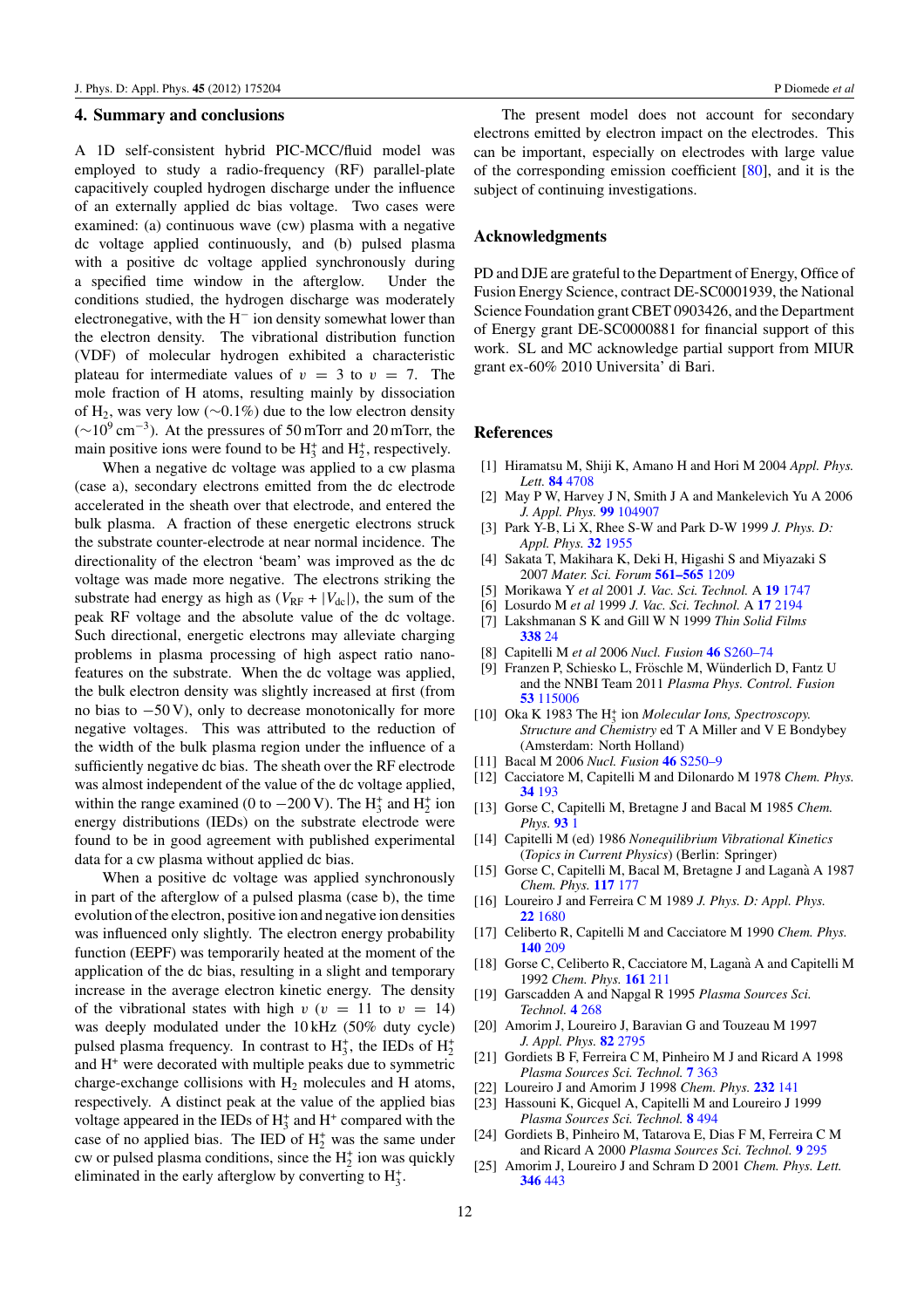- <span id="page-12-0"></span>[26] Capitelli M, Celiberto R, Esposito F, Laricchiuta A, Hassouni K and Longo S 2002 *Plasma Sources Sci. Technol.* **[11](http://dx.doi.org/10.1088/0963-0252/11/3A/302)** 7
- [27] Boeuf J P and Pitchford L C 1995 SIGLO-RF, Kinema Software, Monument, CO [\(http://www.siglo-kinema.com/siglo-rf.htm\)](http://www.siglo-kinema.com/siglo-rf.htm)
- [28] Longo S and Boyd I D 1998 *Chem. Phys.* **[238](http://dx.doi.org/10.1016/S0301-0104(98)00357-7)** 445
- [29] Radouane K, Despax B, Yousfi M, Couderc J P, Klusmann E,
- Meyer H, Schulz R and Schulze J 2001 *J. Appl. Phys.* **90** [4346](http://dx.doi.org/10.1063/1.1389338)
- [30] Longo S and Milella A 2001 *Chem. Phys.* **[274](http://dx.doi.org/10.1016/S0301-0104(01)00511-0)** 219
- [31] Novikova T, Kalache B, Bulkin P, Hassouni K, Morscheidt W and Roca i Cabarrocas P 2003 *J. Appl. Phys.* **93** [3198](http://dx.doi.org/10.1063/1.1555678)
- [32] Kalache B, Novikova T, Fontcuberta i Morral A, Roca i Cabarrocas P, Morscheidt W and Hassouni K 2004 *J. Phys. D: Appl. Phys.* **37** [1765](http://dx.doi.org/10.1088/0022-3727/37/13/007)
- [33] Salabas A, Marques L, Jolly J, Gousset G and Alves L L 2004 *J. Appl. Phys.* **95** [4605](http://dx.doi.org/10.1063/1.1690488)
- [34] Diomede P, Longo S and Capitelli M 2005 *Eur. Phys. J.* D **33** [243](http://dx.doi.org/10.1140/epjd/e2005-00037-5)
- [35] Diomede P, Capitelli M and Longo S 2005 *Plasma Sources Sci. Technol.* **14** [459](http://dx.doi.org/10.1088/0963-0252/14/3/007)
- [36] Leroy O, Stratil P, Perrin J, Jolly J and Belenguer P 1995 *J. Phys. D: Appl. Phys.* **28** [500](http://dx.doi.org/10.1088/0022-3727/28/3/009)
- [37] Fadlallah M, Booth J-P, Derouard J, Sadeghi N and Belenguer P 1996 *J. Appl. Phys.* **79** [8976](http://dx.doi.org/10.1063/1.362629)
- [38] O'Connell D, Zorat R, Ellingboe A R and Turner M M 2007 *Phys. Plasmas* **14** [103510](http://dx.doi.org/10.1063/1.2795634)
- [39] Diomede P, Michau A, Redolfi M, Morscheidt W, Hassouni K, Longo S and Capitelli M 2008 *Phys. Plasmas* **15** [103505](http://dx.doi.org/10.1063/1.3006152)
- [40] Salabas A and Brinkmann R P 2005 *Plasma Sources Sci. Technol.* **14** [S53](http://dx.doi.org/10.1088/0963-0252/14/2/S07)
- [41] Marques L, Jolly J and Alves L L 2007 *J. Appl. Phys.* **102** [063305](http://dx.doi.org/10.1063/1.2779268)
- [42] Sun J, Li X, Sang C, Jiang W, Zhang P and Wang D 2010 *Phys. Plasmas* **17** [103505](http://dx.doi.org/10.1063/1.3495982)
- [43] Longo S and Diomede P 2009 *Plasma Process. Polym.* **6** [370](http://dx.doi.org/10.1002/ppap.200800219)
- [44] Zhang Y-R, Xu X, Bogaerts A and Wang Y-N 2012 *J. Phys. D: Appl. Phys.* **45** [015202](http://dx.doi.org/10.1088/0022-3727/45/1/015202)
- [45] Zhang Y-R, Xu X, Bogaerts A and Wang Y-N 2012 *J. Phys. D: Appl. Phys.* **45** [015203](http://dx.doi.org/10.1088/0022-3727/45/1/015203)
- [46] Jolly J and Booth J-P 2005 *J. Appl. Phys.* **97** [103305](http://dx.doi.org/10.1063/1.1900290)
- [47] Hassouni K, Grotjohn T A and Gicquel A 1999 *J. Appl. Phys.* **86** [134](http://dx.doi.org/10.1063/1.370710)
- [48] Méndez I, Gordillo-Vázquez F J, Herrero V J and Tanarro I 2006 *J. Phys. Chem.* A **110** [6060](http://dx.doi.org/10.1021/jp057182+)
- [49] Koemtzopoulos C R, Economou D J and Pollard R 1993 *Diamond Relat. Mater.* **2** [25–35](http://dx.doi.org/10.1016/0925-9635(93)90138-R)
- [50] Hiskes J R and Karo A M 1989 *Appl. Phys. Lett.* **54** [508](http://dx.doi.org/10.1063/1.100914)
- [51] Mosbach T 2005 *Plasma Sources Sci. Technol.* **14** [610](http://dx.doi.org/10.1088/0963-0252/14/3/026)
- [52] Capitelli M and Gorse C 2005 *IEEE Trans. Plasma Sci.* **33** [1832](http://dx.doi.org/10.1109/TPS.2005.860084)
- [53] Boeuf J P, Hagelaar G J M, Sarrailh P, Fubiani G and Kohen N 2011 *Plasma Sources Sci. Technol.* **20** [015002](http://dx.doi.org/10.1088/0963-0252/20/1/015002)
- [54] Paunska Ts, Shivarova A, Tarnev Kh and Tsankov Ts 2011 *Phys. Plasmas* **18** [023503](http://dx.doi.org/10.1063/1.3553463)
- [55] Taccogna F, Minelli P, Diomede P, Longo S, Capitelli M and Schneider R 2011 *Plasma Sources Sci. Technol.* **20** [024009](http://dx.doi.org/10.1088/0963-0252/20/2/024009)
- [56] Aman-ur-Rehman, Kwon H C, Park W T and Lee J K 2011 *Phys. Plasmas* **18** [093502](http://dx.doi.org/10.1063/1.3630933)
- [57] Nienhuis G J, Goedheer W J, Hamers E A G, van Sark W G J H M and Bezemer J 1997 *J. Appl. Phys.* **82** [2060](http://dx.doi.org/10.1063/1.366016)
- [58] Yan M and Goedheer W J 1999 *IEEE Trans. Plasma Sci.* **27** [1399](http://dx.doi.org/10.1109/27.799818)
- [59] Kushner M J 1988 *J. Appl. Phys.* **63** [2532](http://dx.doi.org/10.1063/1.340989)
- [60] Neyts E, Yan M, Bogaerts A and Gijbels R 2003 *Nucl. Instrum. Methods Phys. Res.* B **[202](http://dx.doi.org/10.1016/S0168-583X(02)01873-6)** 300
- [61] Neyts E, Yan M, Bogaerts A and Gijbels R 2003 *J. Appl. Phys.* **93** [5025](http://dx.doi.org/10.1063/1.1563820)
- [62] Mao M and Bogaerts A 2010 *J. Phys. D: Appl. Phys.* **43** [205201](http://dx.doi.org/10.1088/0022-3727/43/20/205201)
- [63] Gordillo-Vázquez F J, Gómez-Aleixandre C and Albella J M 2001 *Plasma Sources Sci. Technol.* **[10](http://dx.doi.org/10.1088/0963-0252/10/1/313)** 99
- [64] Hassouni K, Silva F and Gicquel A 2010 *J. Phys. D: Appl. Phys.* **43** [153001](http://dx.doi.org/10.1088/0022-3727/43/15/153001)
- [65] Salabas A, Gousset G and Alves L L 2002 *Plasma Sources Sci. Technol.* **11** [448](http://dx.doi.org/10.1088/0963-0252/11/4/312)
- [66] Perrin J 1993 *J. Phys. D: Appl. Phys.* **26** [1662](http://dx.doi.org/10.1088/0022-3727/26/10/018)
- [67] Hjartarson A T, Thorsteinsson E G and Gudmundsson J T 2010 *Plasma Sources Sci. Technol.* **19** [065008](http://dx.doi.org/10.1088/0963-0252/19/6/065008)
- [68] Kimura T and Kasugai H 2010 *J. Appl. Phys.* **107** [083308](http://dx.doi.org/10.1063/1.3345084)
- [69] Lo C-W and Hamaguchi S 2011 *J. Phys. D: Appl. Phys.* **44** [375201](http://dx.doi.org/10.1088/0022-3727/44/37/375201)
- [70] Donkó Z, Schulze J, Muller S and Czarnetzki U 2011 Appl. *Phys. Lett.* **98** [251502](http://dx.doi.org/10.1063/1.3601486)
- [71] Radmilovic-Radjenovic M and Radjenovic B 2006 *Plasma Sources Sci. Technol.* **[15](http://dx.doi.org/10.1088/0963-0252/15/1/001)** 1
- [72] Lisovskiy V A and Yegorenkov V D 1994 *J. Phys. D: Appl. Phys.* **27** [2340](http://dx.doi.org/10.1088/0022-3727/27/11/014)
- [73] Kawamura E, Lieberman M A, Lichtenberg A J and Hudson E A 2007 *J. Vac. Sci. Technol.* A **25** [1456](http://dx.doi.org/10.1116/1.2771561)
- [74] Kawamura E, Lichtenberg A J and Lieberman M A 2008 *Plasma Sources Sci. Technol.* **17** [045002](http://dx.doi.org/10.1088/0963-0252/17/4/045002)
- [75] Denpoh K and Ventzek P L G 2008 *J. Vac. Sci. Technol.* A **26** [1415](http://dx.doi.org/10.1116/1.2981064)
- [76] Ventzek P L G and Denpoh K 2009 *J. Vac. Sci. Technol.* A **27** [287](http://dx.doi.org/10.1116/1.3072922)
- [77] Wang M and Kushner M J 2010 *J. Appl. Phys.* **107** [023308](http://dx.doi.org/10.1063/1.3290870)
- [78] Jiang W, Xu X, Dai Z-L and Wang Y-N 2008 *Phys. Plasmas* **15** [033502](http://dx.doi.org/10.1063/1.2888516)
- [79] Wang S, Xu X and Wang Y 2012 *Plasma Sci. Technol.* **[14](http://dx.doi.org/10.1088/1009-0630/14/1/08)** 32
- [80] Xu L, Chen L, Funk M, Ranjan A, Hummel M, Bravenec R, Sundararajan R, Economou D J and Donnelly V M 2008 *Appl. Phys. Lett.* **93** [261502](http://dx.doi.org/10.1063/1.3062853)
- [81] Lisovskiy V A, Kharchenko N D and Yegorenkov V D 2010 *J. Phys. D: Appl. Phys.* **43** [425202](http://dx.doi.org/10.1088/0022-3727/43/42/425202)
- [82] Lisovskiy V A, Kharchenko N D and Yegorenkov V D 2008 *J. Phys. D: Appl. Phys.* **41** [125207](http://dx.doi.org/10.1088/0022-3727/41/12/125207)
- [83] Nam S K, Economou D J and Donnelly V M 2007 *Plasma Sources Sci. Technol.* **[16](http://dx.doi.org/10.1088/0963-0252/16/1/012)** 90
- [84] Diomede P, Economou D J and Donnelly V M 2011 *J. Appl. Phys.* **109** [083302](http://dx.doi.org/10.1063/1.3573488)
- [85] Xu L, Economou D J, Donnelly V M and Ruchhoeft P 2005 *Appl. Phys. Lett.* **87** [041502](http://dx.doi.org/10.1063/1.2001129)
- [86] Shin H, Zhu W, Xu L, Economou D J and Donnelly V M 2011 *Plasma Sources Sci. Technol.* **20** [055001](http://dx.doi.org/10.1088/0963-0252/20/5/055001)
- [87] Shin H, Zhu W, Economou D J and Donnelly V M 2012 *J. Vac. Sci. Technol.* A **30** [021306](http://dx.doi.org/10.1116/1.3681285)
- [88] Vahedi V and Surendra M 1995 *Comput. Phys. Commun.* **87** [179–98](http://dx.doi.org/10.1016/0010-4655(94)00171-W)
- [89] Longo S 2006 *Plasma Sources Sci. Technol.* **15** [S181](http://dx.doi.org/10.1088/0963-0252/15/4/S04)
- [90] <http://consult.cern.ch/writeup/magboltz/>
- [91] Krimke R and Urbassek H M 1996 *J. Phys. D: Appl. Phys.* **29** [378–87](http://dx.doi.org/10.1088/0022-3727/29/2/014)
- [92] Lieberman M A and Lichtenberg A J 2005 *Principles of Plasma Discharges and Materials Processing* 2nd edn (Hoboken, NJ: Wiley)
- [93] Eletskii A V 1997 Elementary processes in gases and plasmas *Handbook of Physical Quantities* ed I S Grigoriev and E Z Meilikhov (Boca Raton, FL: CRC Press) pp 489–514, and Table 18.11, p 498
- [94] Chapman B 1980 *Glow Discharge Processes* (New York: Wiley)
- [95] Kae-Nune P, Perrin J, Jolly J and Guillon J 1996 *Surf. Sci.* **360** [L495–8](http://dx.doi.org/10.1016/0039-6028(96)00732-7)